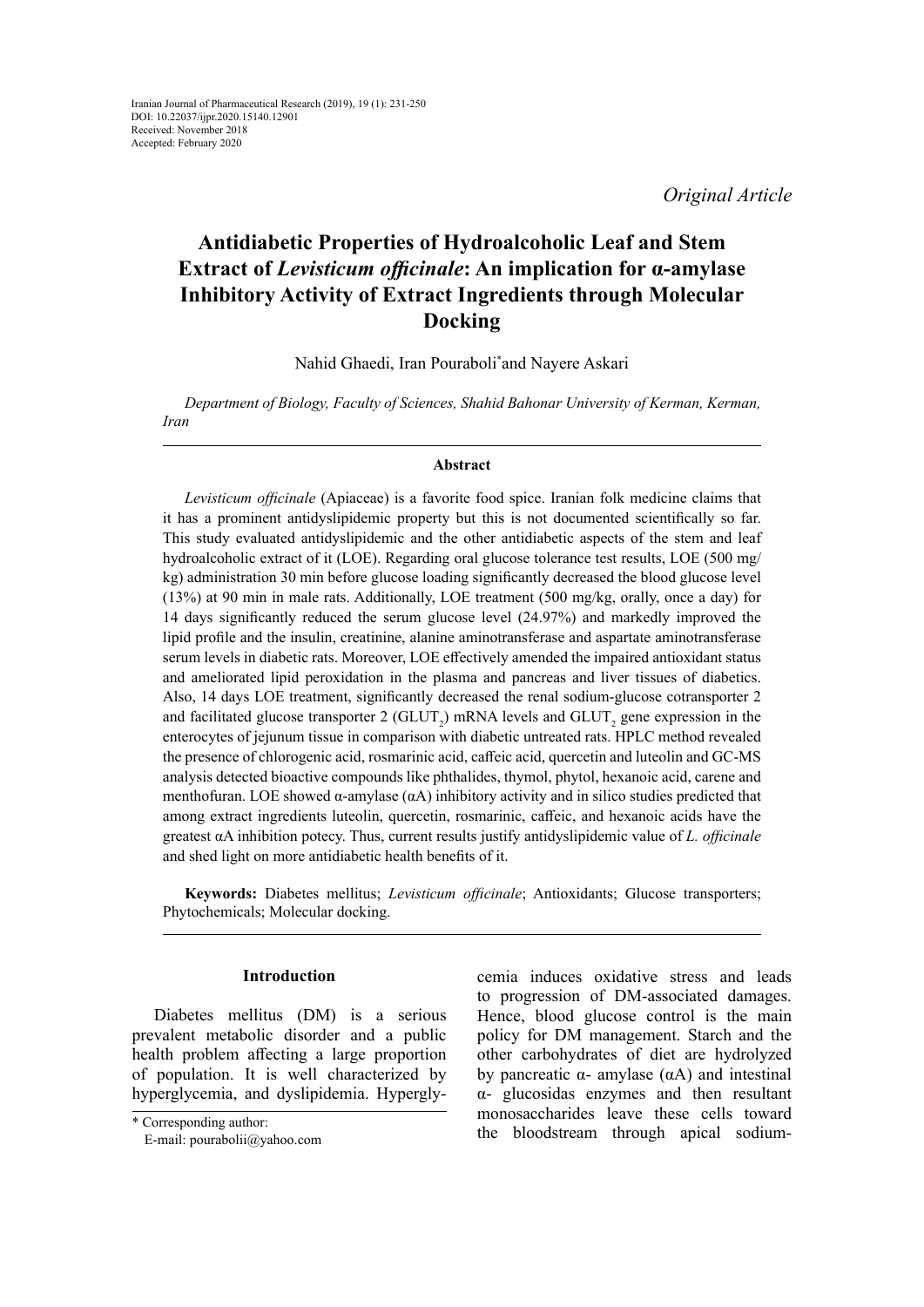glucose transporter 1 (SGLT1) and basal facilitated glucose transporter 2 (GLUT2). Furthermore, lots of filtered glucose in the kidney's glumeruli is reabsorbed via SGLT2 and GLUT2 transporters at luminal and basal epithelial membranes of proximal tubules, respectively. It seems that αA inhibition and glucose reuptake restriction are effective strategies for lowering blood glucose rise after meal. Despite availability of different classes of synthetic antidiabetic drugs, research in this field has continued because of undesired side effects of these known agents. Plants as a major natural source of antioxidants, have been a favorite source of drugs with fewer adverse side effects but a lot of health benefits. Medicinal plants have been used for DM remedy from a long times ago. *Levisticum officinale*  Koch (Apiaceae), or lovage, is locally called *karafs-e koohi* in Iran, grows in a humid valley beside the Ordigan waterfall at 3200-3500 m in elevation on Hezar mountain in Kerman province. This plant is a cultivated or a seminative plant in Europe and North America (1). *L. officinale* is a perennial and aromatic plant with a celery-like flavour and smell. Different parts of *L. officinale* have been used for many medicinal purposes. Its root has been used as carminative, spasmolytic (2), and diuretic (3). The antimicrobial and antioxidant activity of the hexane extracts from the roots and seeds of *L. officinale* have been determined (4) and it was revealed that a methanol extract of *L. officinale* root showed acetyl cholinesterase and pancreatic lipase inhibitory activity (5,6). Also, the methanolic and aqueous extract of *L. officinale* root showed a strong inhibitory effect on  $\alpha$ -glucosidase (7). Furthermore, the ethanol extract from the fruit of *L. officinale* induced apoptosis in leukemia cell lines (8) and ethanolic extract of aerial parts exerted antiproliferative effect against breast cancer cell lines (9). In the other hand, it is reported that aerial parts essencial oil of *L. officinale*  has antioxidant (10) antibacterial (11) and antifungal (12) properties. Moreover, ethanolic extract of its leaves, stem and root had radical scavenging activity (13). The stem and leaves of this plant are used as spice for milk products in Iran and despite local people acclaim on strong antidyslipidemic property of it, this has not been scientifically documented so far.

Since, no study has been designed thus far to investigate the effect of hydroalcoholic extract of the stems and leaves of *L. officinale* (LOE) on various aspects of diabetic complications including dyslipidemia, the objective of this study was conducted to determine this and the related probable mechanisms and provide more valuable informations about bioactive constituents of LOE. Also, recent study evaluated and predicted αA enzyme inhibitory activity of extract ingredients by in silico analysis.

## **Experimental**

## *Preparation of extract*

Fresh stems and leaves of *L. officinale* were collected during May and June from Hezar mountain in Kerman province in southeastern Iran. The plant was authenticated by a plant taxonomist, Dr. S.M. Mirtadzadini. A specimen was kept in MIR herbarium (voucher no. 2046) of Biology Department at Shahid Bahonar University of Kerman. The plant parts were dried at room temperature, ground to powder and extracted with 80% methanol by maceration. For this, powdered plant materials were allowed to soak in a closed container with solvent at room temperature for at least 3 days with occasional shaking. Then, the liquid part strained off and separated by filtration and was dried in 40 °C oven and stored at  $4^{\circ}$ C for use (14). The final extraction yield was about 22%.

#### *Animals and Experimental design*

Male Wistar rats weighing 200–250 g were housed in the animal room of the Department of Biology in cages and maintained under environmentally controlled conditions  $(23 \pm 2)$ °C; 12/12 h light/dark cycle; 55% humidity). They were provided with free food and tap water access. The study procedure was approved by the Institutional Animal Ethics Committee of Shahid Bahonar University of Kerman (approval number: 1394). Diabetes was induced in 30 rats by intraperitoneal injection of 65 mg/kg, body wt. of streptozotocin (STZ) dissolved in citrate buffer (0.1 M;  $pH = 4.5$ ). Hyperglycemia developed about five day STZ post-injection. The rats were fasted for 12 h and blood obtained from the tail vein for glucose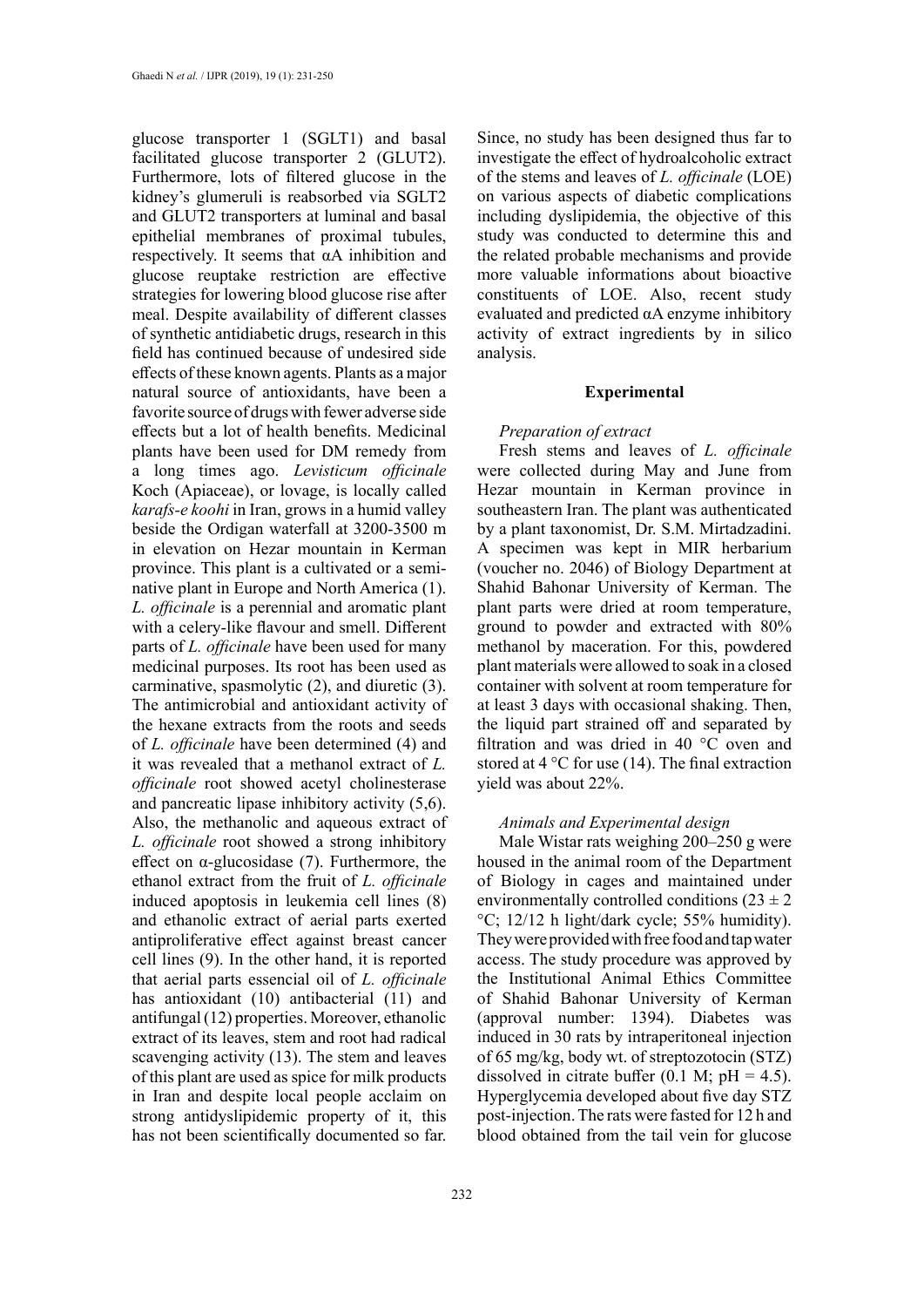level estimation by glucometer (Accu-check; Roche Diagnostics; Germany). The animals with fasting blood glucose levels above 300 mg/dl were considered to be diabetic. The diabetic rats were randomly divided into five groups  $(n = 6)$  and received distilled water, different doses of LOE (100, 300 and 500 mg/ kg body wt.) and glibenclamide (20 mg/kg body wt.) by gavage for 14 days. One group of normal rats also treated with distilled water for 14 days. At the end, the fasted rats were anesthetized by inhalation of  $\mathrm{CO}_2$  and killed by decapitation (15, 16). The blood samples were immediately collected and centrifuged for 10 min at 3000 *g* to obtain serum and plasma samples, which were then stored at -20 °C for analysis of biochemical parameters. Pancreas, liver, kidney, and jejunum samples of each group were excised and frozen at -70 °C. Serum glucose, triglycerides, total cholesterol, HDL-C, creatinine, aspartate aminotransferase (AST), and alanine aminotransferase (ALT) levels were measured using standard kits (Pars Azmoon; Iran) by spectrophotometer (CS-T240; ADVANCE; China) and LDL levels were calculated according to this equation:  $LDL = Total cholesterol - [HDL +$ (Triglycerides/5)]. Serum insulin levels were determined using rat enzyme immunoassay kits (Mercodia; Uppsala; Sweden).

### *Oral glucose tolerance test (OGTT)*

Another 30 fasted normal male rats were divided into five groups  $(n = 6)$  and received distilled water, LOE (100, 300, and 500 mg/kg body wt.) and glibenclamide (20 mg/kg body wt.) individually by gavage 30 min before glucose loading (5 g/kg body wt.). The blood samples were collected from the tail vein before treatment and glucose loading as well as at 30, 60, 90, 120, and 240 min post-treatment and glucose serum levels determined (17).

## *Antioxidant enzyme activity and lipid peroxidation measurement*

The pancreas and liver tissues were homogenized and centrifuged and the supernatants were used for antioxidant assessment. Catalase (CAT) activity was measured as described by Aebi (18). Superoxide dismutase (SOD) activity was characterized by the method recommended by Giannopolitis and Ries (19). The tissue protein levels were determined as described by Bradford (20). The malondialdehyde (MDA) levels in these tissues were measured as recommended by Ohkawa et al. (21) and modified by Jamall and Smith (22). The plasma MDA level was determined as described by Kurtel et al. (23).

## *Determination of gene expression level by relative quantitative real-time RT-PCR*

Total RNA extraction from the jejunum and cortical portions of kidney tissue samples from different groups was done using a Total RNA Purification Kit (GeneAll; Korea). The purity and concentration of extracted RNA was determined by spectrophotometer (Nanodrop 2000c; Thermo Fisher Scientific; USA). The integrity of the RNA samples containing GelRed was detected on 1.5% agarose gel. A specific amount of total RNA samples were used for cDNA synthesis through RevertAid First Strand cDNA Synthesis kit (Thermo Fisher Scientific; UK) according to the manufacturer instructions. The primer sequences for desired genes were according to Honari et al. design (16) and included SGLT1 (Forward: 5'- CCTGTACCGTCTGTGC-3'; Reverse: 5'- ACAGAACAGGTCATATGCCTT-3'), SGLT2 (Forward: 5'- CCAATAGAGGCA-CAGTTGGTGG-3'; Reverse: 5'- GTAAAT-GTTCCACAACGG-3') and GLUT2 (Forward: 5'- TACATTGGCGAGATTGCT-3'; Reverse: 5<sup>2</sup>- TGATTGCCCAGAAT-GAAG-3') and β-actin as an internal control (Forward: 5'- GCTGAGAGGGAAATC-GTGC-3'; Reverse: 5'-TCAACGTCA-CACTTCATGATGG-3'). Also, the products sizes of these were 111, 186, 122 and 253 bps, respectively. To determine the sodium-glucose cotransporter 1 and 2 (SGLT<sub>1</sub>, SGLT<sub>2</sub>) and facilitated glucose transporter  $2 \text{ (GLUT)}_2$ ) mRNA levels, relative quantitative real-time PCR was done with a multicolor real-time PCR detection system (iQ5; Bio-Rad; USA). The relative amount of mRNA was calculated by the Livak method (24) as: fold change or relative Expression =  $2^{\text{-}\Delta\Delta\text{Ct}}$ .

# *Evaluation of pancreatic α-amylase inhibition potency of LOE*

To evaluate the inhibitory effect of extract on pancreatic α-amylase activity, Porcine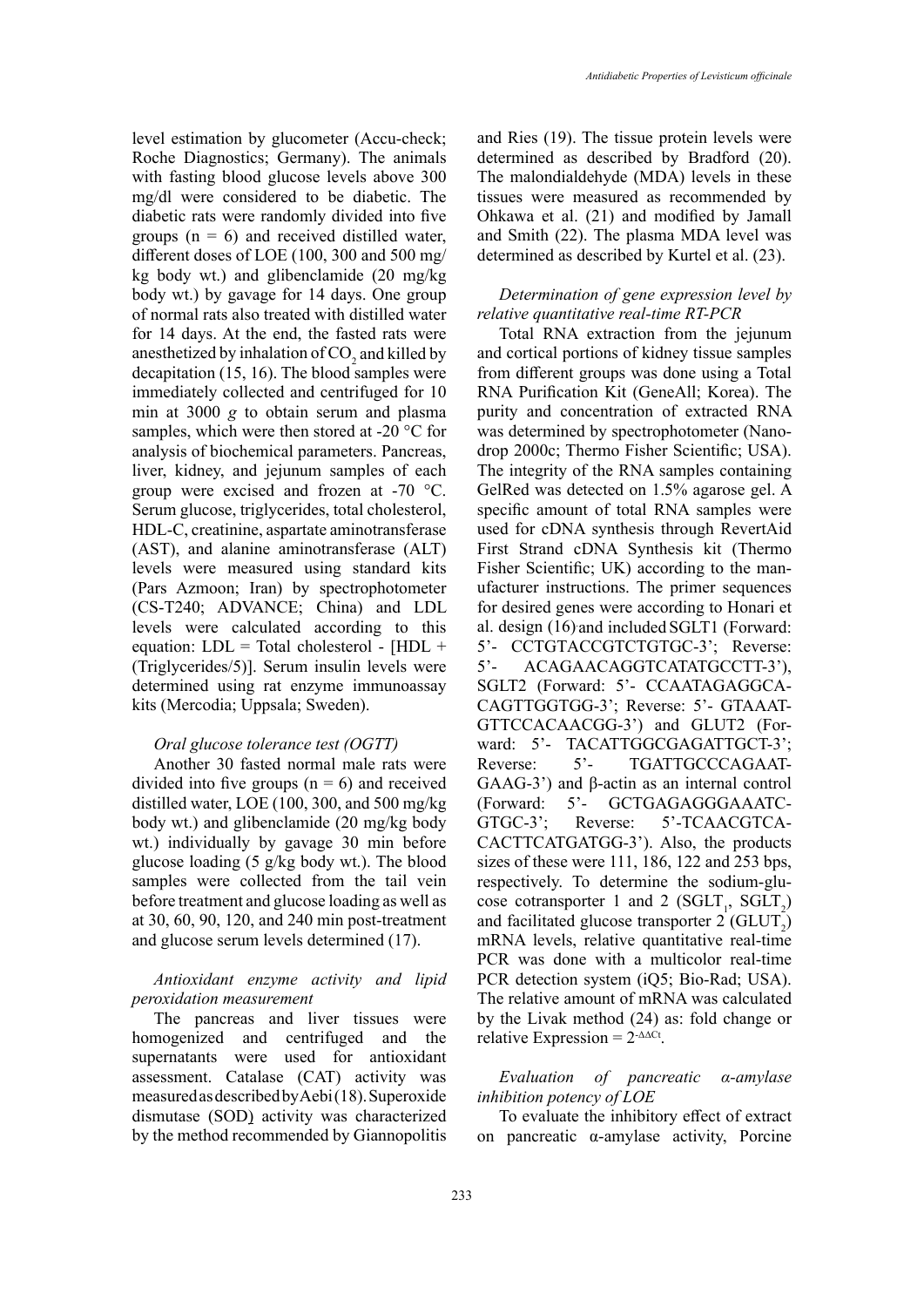pancreatic α-amylase enzyme solution (ppA; 0.5 U/mL) and various concentrations of LOE (0.1, 0.5, 1, and 10 mg/mL in DMSO) were mixed and incubated at 25 °C for 30 min. Next, a starch solution (0.5%) was added and incubated at 37 °C for 15 min. At the end, color reagent solution included DNSA (96 mM) was added and placed into a water bath at 85 °C for 15 min. The reaction mixture absorbance value was read at 540 nm against associated blank after dilution with distilled water (25). The control tube (without extract) was considered to be 100% enzyme activity. Acarbose (Exir; Iran) (0.5, 1, 2, 5, 10 mg/mL), the known ppA inhibitor, was used as the positive control. The inhibition percentage of α-amylase determined according to the following formula:

# $\mathbf{I}_{\text{a-amylase}}$  (%) = 100  $\times$  [ $\Delta A_{\text{Control}} - \Delta A_{\text{Sample}}$ ] /  $\Delta A_{\text{Control}}$

## *Phytochemistry analysis of extract*

Preliminary phytochemical screening of LOE was carried out by the usual chemical tests for characterization of different plant metabolites (26). The method described by Singleton et al. (27) was used to measure the total phenolic compound content in the LOE with some modifications. Data were reported as milligrams of Gallic acid equivalent per gram of dry weight of extract (GAE/g). The method designed by Kumazawa et al. was used to optimize and as a guideline for this assay. In this method, the quantification of flavonoids is based on its complex product with aluminum chloride solution (10% w/v) and the spectrophotometric determination of the formed complex. Data were recalculated as milligrams of catechin equivalent per gram of dry weight of LOE (28).

HPLC system was applied to determine the amount of some of the flavonoids and phenolic acids in the LOE. For this, the chromatographic system conditions were set at room temperature  $(25 \text{ °C})$ , quercetin  $(Q)$  $\geq$  95.0%, luteolin  $>$  98%, chlorogenic acid  $(CGA) \geq 95.0\%$ , rosmarinic acid  $(RA) > 98\%$ and caffeic acid  $(CA) > 98%$  were used as standards and UV detector (K2501) adjusted at 330 nm. Also, mobile phases including A: 15% methanol (adjust to pH 2 with phosphoric acid) and B: methanol were used for CGA and CA, mobile phases including

A: 0.3 g/L solution of phosphoric acid (adjust to pH 2) and B: methanol for Q and luteolin and mobile phases including A: phosphoric acid/acetonitrile/water (1:19:80 v/v/v) and B: phosphoric acid/methanol/acetonitrile (1:40:59 v/v/v) for RA were applied. The flow rate was 1.2 mL/min for RA and 1 mL/ min for the others and reversed-phase C18 column (5.0 μm, 250 mm in length, 4.6 mm inner diameter) was used. Crude extract was dissolved in methanol 80%, passed through 0.45 μm filter and injected to HPLC system. The injection volume was 20 µL. Chromgate software used for data acquisition.

Also, above filtered LOE was subjected to gas chromatography and mass spectroscopy (GC-MS) analysis for phytochemical screening of bioactive volatile and semivolatile compounds. This was carried out using Agilent 6890 series equipped with 5973 Mass Selective Detector, HP-1 capillary column of dimensions 30.0 m  $\times$  250 μm  $\times$  0.5 μm and helium (99/9%) as carrier gas with a flow rate of 1 mL/min. The oven temperature was set initially at 50 ºC for 2 min, followed by an increase of 8 ºC /min to 250 ºC and was kept isothermally for 30 min. The split sampling technique was used to inject  $1 \mu l$  of sample in the ratio of 1:5. The quadrapole MS was operated at 70 eV and MS spectra range was 40-500 m/z. LOE constituents were identified and interpreted by comparison of their mass spectral data including gas chromatogram retention times with those from NIST and Wiley libraries.

## *Molecular docking (In silico studies)*

Docking studies through Virtual screening technique were designed with some of known extract constituents (as ligands) with human pancreatic α- amylase enzyme (as receptor) in order to determine or confirm possible role of known extract ingredients in α- amylase enzyme inhibitory potency of extract. Virtual screening is a computational alternative method in the drug discovery field and has had a great success in this pharmaceutical field (29, 30). For this, human pancreatic  $\alpha$ amylase enzyme crystal structure (PDB ID: 5U3A) was retrieved from the RCSB protein data bank (PDB) and this 3D structure was prepared and optimized by removing water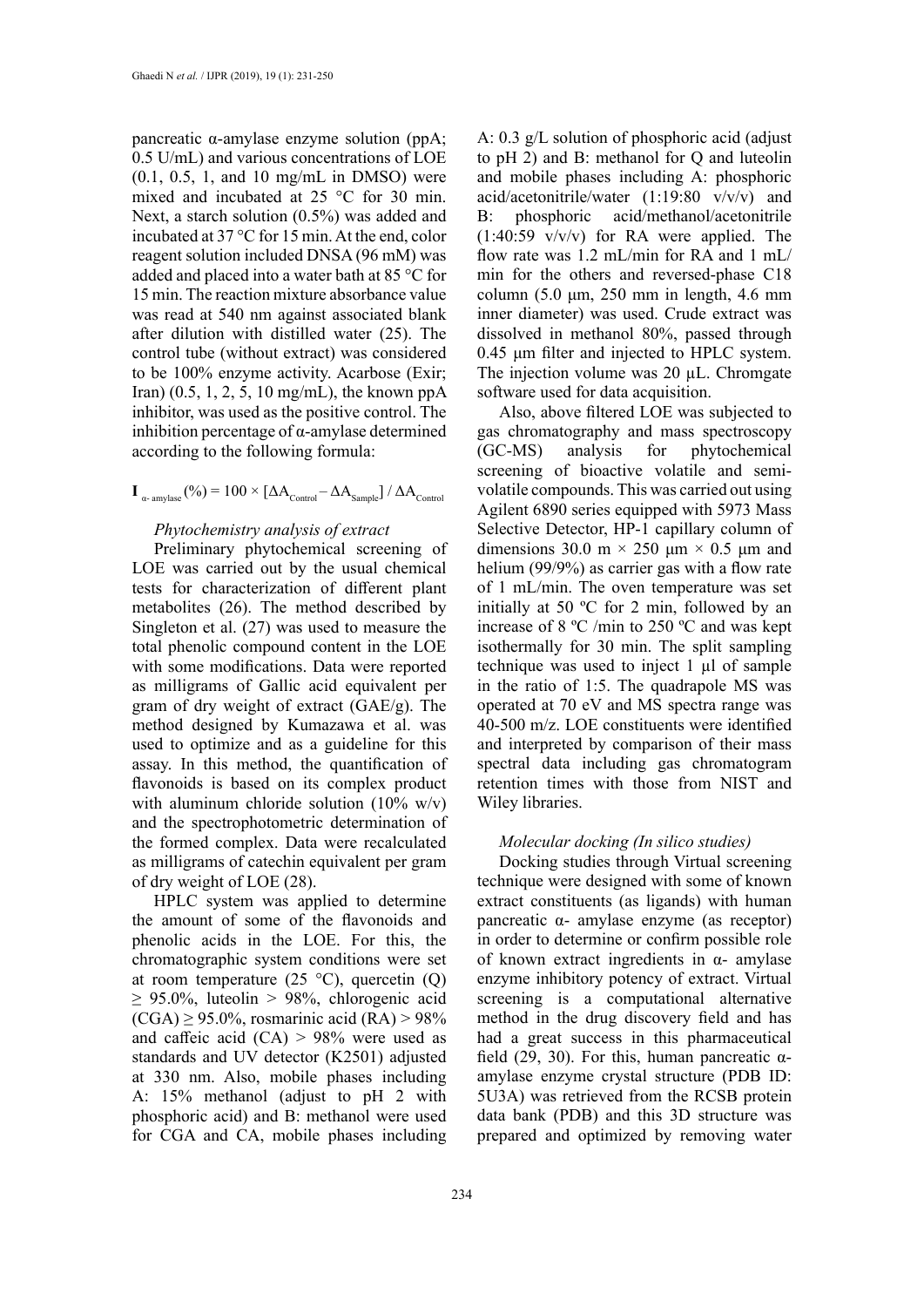and other excess molecules or atoms before docking and the outputs were saved for docking process. Moreover, the 3D structure of the known desired extract ingredients, including chlorogenic acid, rosmarinic acid, caffeic acid, quercetin, luteolin, phthalides, thymol, phytol, hexanoic acid, carene, and menthofuran were downloaded from Zinc 15 database and designed in the SDF format. Conformational analysis and geometry optimization and preparation of both receptor (α-amylase enzyme) and ligands (above known extract compounds) were done. Schrodinger 2018-4 software package was used for all steps of this docking study. With respect to docking outputs, a more negative docking score means a more and stronger interaction possibility between associated ligand and αamylase enzyme. Docking output results were visualized using LigPlot**<sup>+</sup>** .

### *Evaluation of LOE toxicity*

Healthy Wistar rats were fasted for 12 h, then treated with an oral dose of LOE (5000 mg/kg body wt.). The animals were followed up for behavioral and neurological signs of toxicity (fatigue, paw licking, watery stool, writhing, and loss of appetite) and mortality for up to 72 h. Also, the blood metabolic parameters were monitored at the end of this period.

### *Statistical analysis*

The results were reported as mean  $\pm$  SEM. One way analysis of variance (ANOVA) and Tukey post test were applied for statistical analysis. The differences were accepted significant at  $p < 0.05$ .

## **Results and Discussion**

In this study, an acute toxicity test with a pharmacological procedure was used for the determination of  $LD_{50}$  and the selection of safe dosage range of LOE used in this study. Results showed no mortality or sign of toxicity at 5000 mg/kg was caused by acute administration of LOE after 72 h. Hence, the  $LD_{50}$  of LOE is above this value and the recent applied doses of LOE (100, 300 and 500 mg/ kg) can be considered safe.

It is well established that plant extracts

possess different bioactive substances which lead to their different properties, so, here, we performed phytochemical analysis of LOE in order to determine what the extract contains. Qualitative phytochemical screening of LOE showed the presence of flavonoids, phenols, tannins, glycosides, steroids, and phytosterols. Also, according to quantitative approaches, the phenol and flavonoid content in the LOE were 69.78  $\pm$  9.3 and 36.17  $\pm$  4.19 mg/g of extract dry weight, respectively, based on the Gallic acid and catechin concentration/ absorption curves. In addition, HPLC analysis of LOE revealed the presence of  $188.73 \pm 2$ mg/g CGA,  $0.26 \pm 0.01$  mg/g rosmarinic acid,  $0.028 \pm 0.003$  mg/g caffeic acid as phenolic acids and  $0.36 \pm 0.05$  mg/g quercetin and  $0.21$  $\pm$  0.005 mg/g luteoin as flavonoids (Figure 1 A-H). Moreover, in the GC-MS analysis, the mass spectra of identified chemical compounds from LOE were matched with those found in the NIST/Wiley libraries are listed in Table 1 and the associated chromatogram is depicted in Figure 1, M. However, in this, the peaks at 15.53 min and 18.39 min are related to the solvents. Results of this analysis of LOE revealed the presence of phytochemical compounds like phthalides, thymol, phytol, hexanoic acid, carene and menthofuran which include important medicinal properties.

Regarding the literature, phytochemical analysis of essential oils of different parts of *L. officinale* determined the presence of monoterpenic hydrocarbons as β-phellandrene and α-Terpinyl acetate (31), Curzerene γ-Cadinene, Sabinene (10), 6-butyl-cyclohepta-1,4-diene and 7-formyl-4-methyl-cumarine (12), pentyl cyclohexa-1,3-diene, Z-ligustilide, neocnidilide, Z-βocimene, p-menth-1-en-8-ol acetate and pentyl cyclohexa-1,3-diene (11, 31). Besides, Tomsone et al. reported that there are the highest content of phenolic and flavonoid compounds in root, seeds and especially in lovage leaves ethanolic extract and confirm partly some of our above results (13). Thereby, even though there are informations about the composition of *L. officinale* essential oil, this was the first study to describe and partially quantify phytochemical components of hydroalcoholic extract of stems and leaves of lovage (LOE) with above valid methods.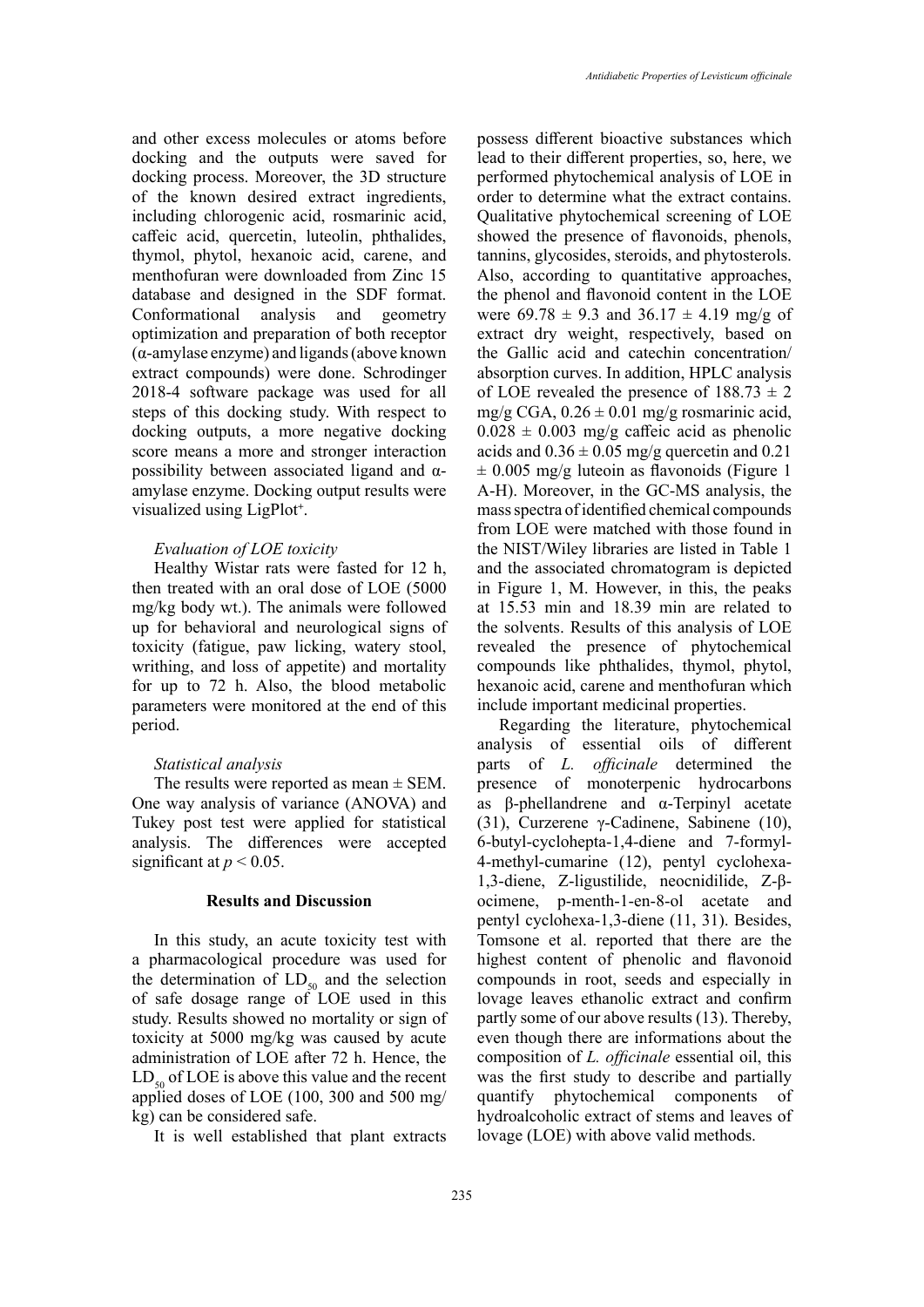In DM, disturbances in body metabolic regulatory mechanisms caused by insulin deficiency or insulin resistance led to dyslipidemia due to recruitment of free fatty acids from peripheral fat stores. This increases the production of triglyceride-rich lipoproteins in the liver were accompanied by a decrease in HDL-C (32). An increase in serum ALT and AST levels is mainly caused by leakage of these enzymes from liver cells into the blood stream and indicates the loss of hepatocyte integrity in DM (33). In the present study, antidiabetic properties of different doses of LOE (100, 300 and 500 mg/kg) were determined.



Figure 1. HPLC chromatograms obtained from standards including A: caffeic acid, B: chlorogenic acid, C: rosmarinic acid, D: quercetin, E: luteolin and LOE samples (F, G, H)**.** GC-MS spectral chromatogram of LOE (M).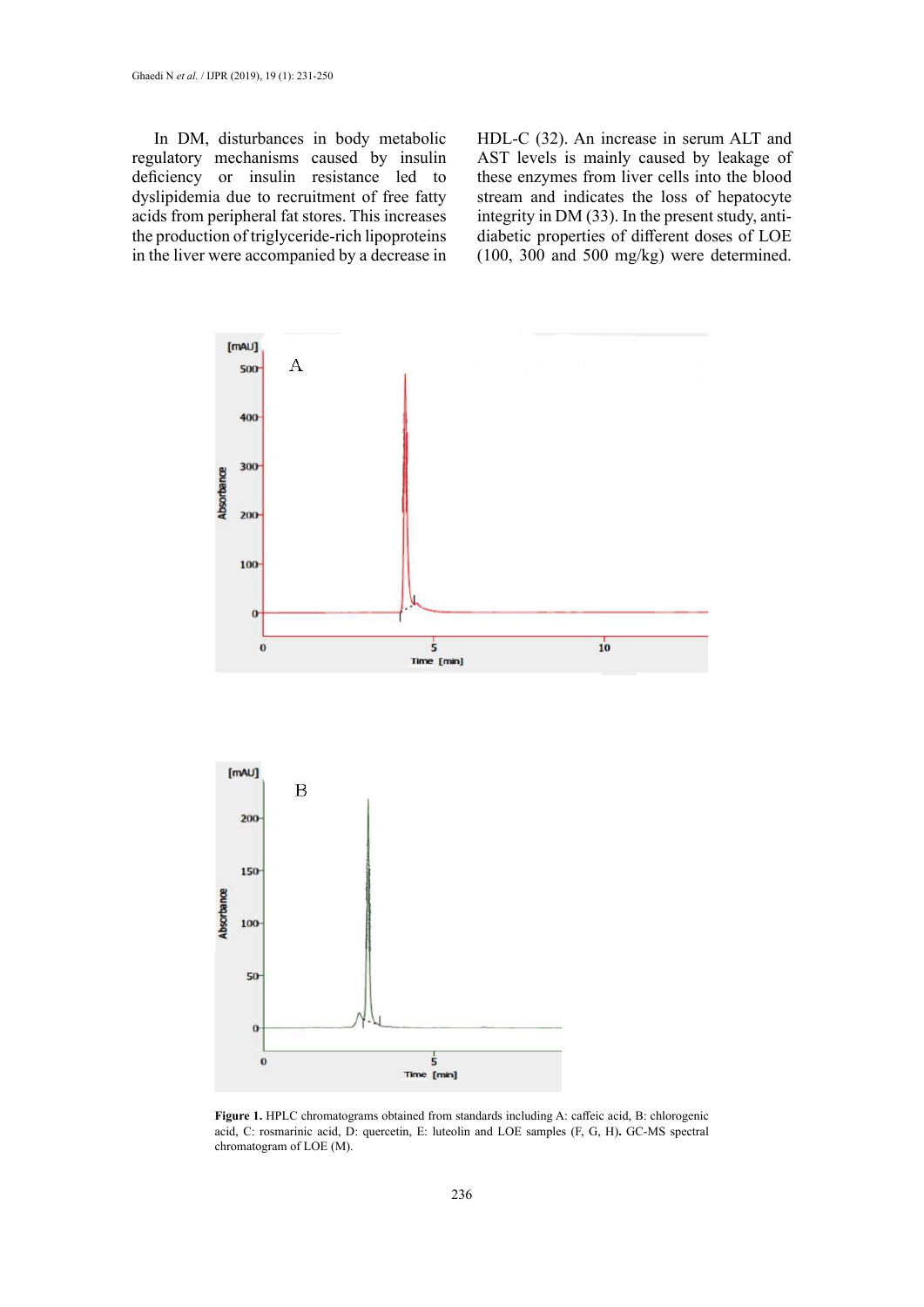



**Figure 1.** HPLC chromatograms obtained from standards including A: caffeic acid, B: chlorogenic acid, C: rosmarinic acid, D: quercetin, E: luteolin and LOE samples (F, G, H)**.** GC-MS spectral chromatogram of LOE (M).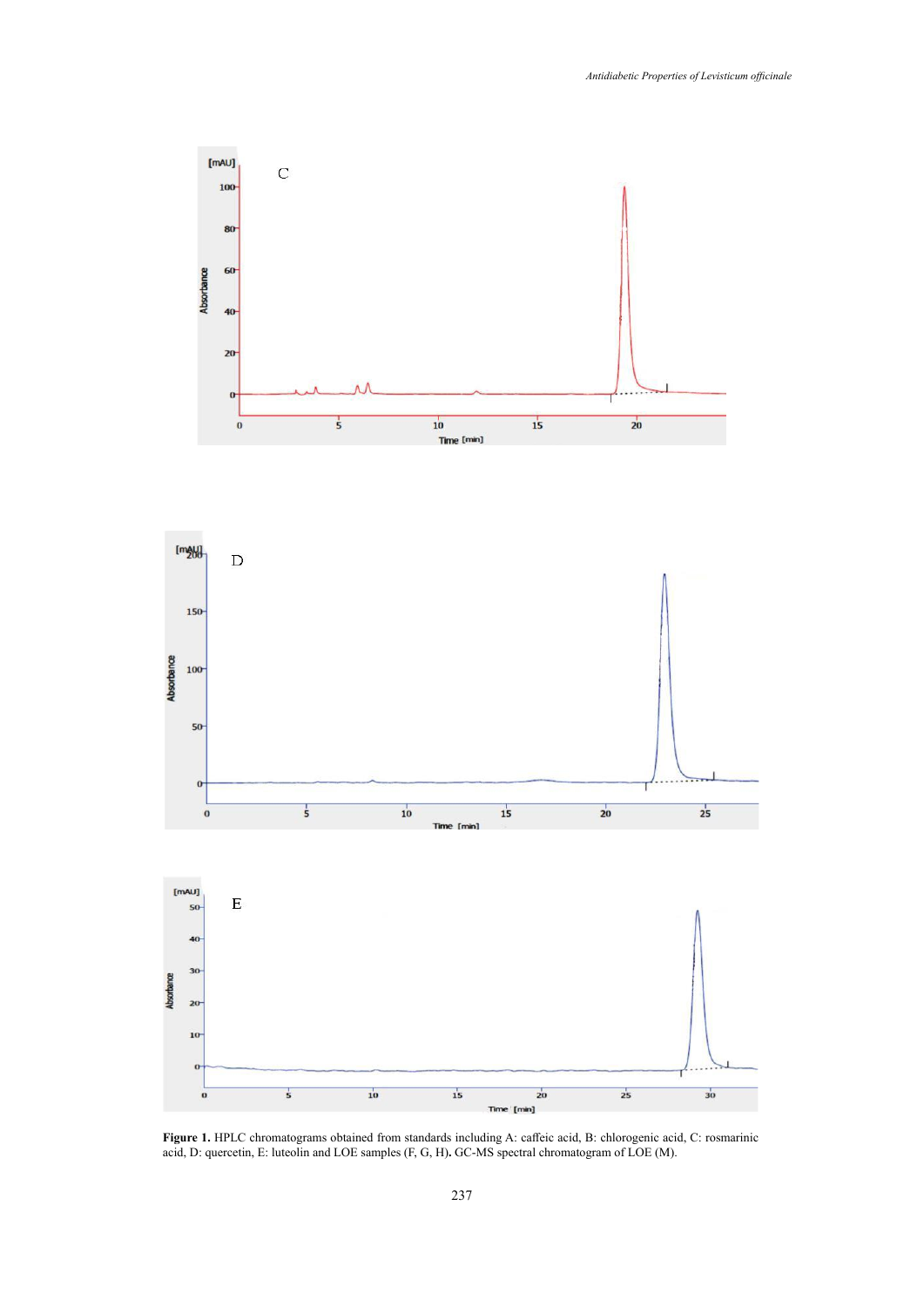



**Figure 1.** HPLC chromatograms obtained from standards including A: caffeic acid, B: chlorogenic acid, C: rosmarinic acid, D: quercetin, E: luteolin and LOE samples (F, G, H)**.** GC-MS spectral chromatogram of LOE (M).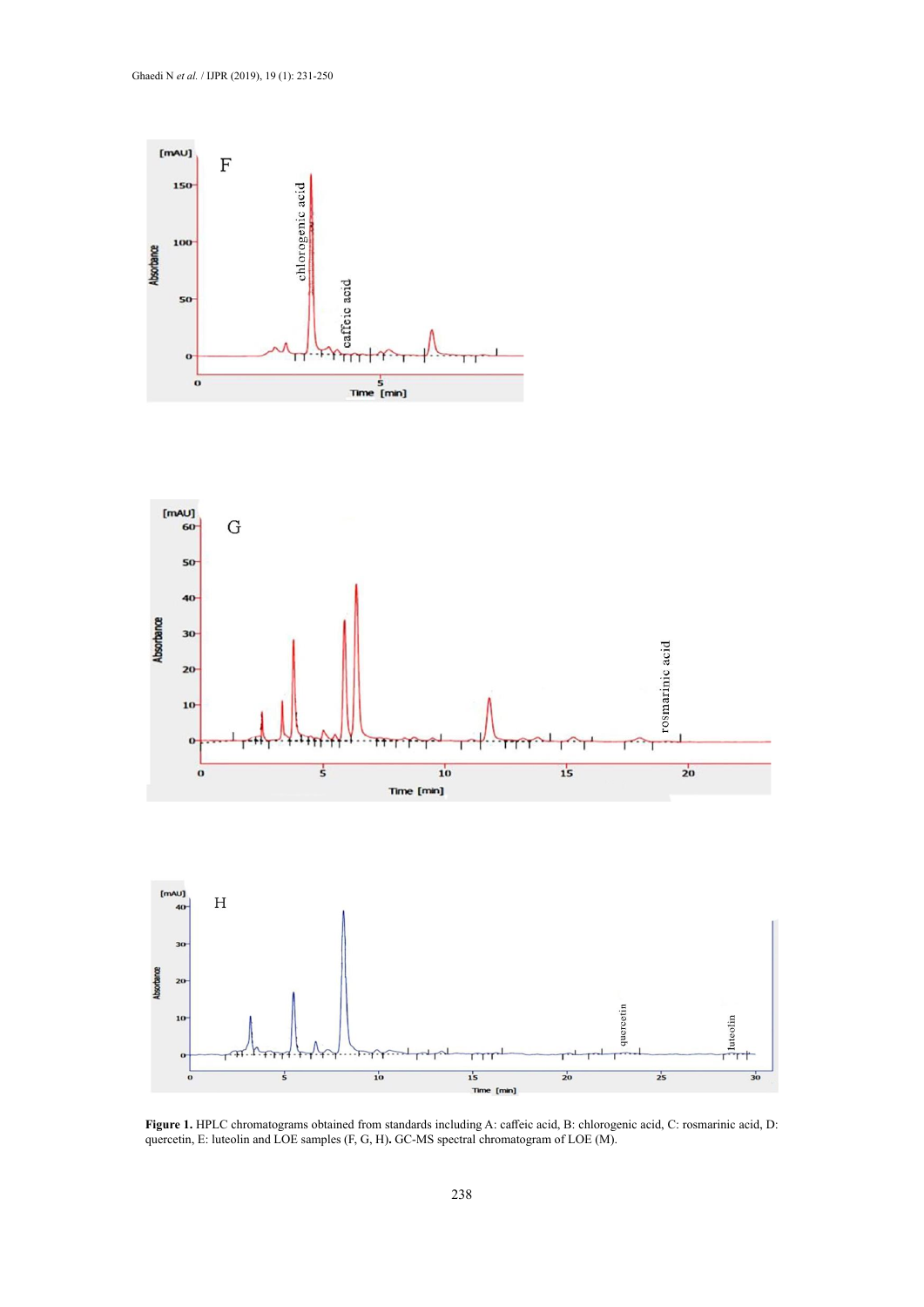

**Figure 1.** HPLC chromatograms obtained from standards including A: caffeic acid, B: chlorogenic acid, C: rosmarinic acid, D: quercetin, E: luteolin and LOE samples (F, G, H)**.** GC-MS spectral chromatogram of LOE (M).

| NO.            | Retention Time (min) | Compounds                        | Peak area $(\% )$ |  |  |
|----------------|----------------------|----------------------------------|-------------------|--|--|
| 1              | 11.843               | Hexanoic acid                    | 29.81             |  |  |
| $\overline{2}$ | 14.667               | Thymol                           | 1.69              |  |  |
| 3              | 15.434               | Carene                           | 2.79              |  |  |
| $\overline{4}$ | 19.395               | Isobutylidenphthalide            | 1.27              |  |  |
| 5              | 19.882               | Cyclopropane, 1-ethenyl-2-hexeny | 2.25              |  |  |
| 6              | 20.289               | Butylidene Phthalide             | 0.37              |  |  |
| 7              | 21.045               | Isobutylidenphthalide            | 35.89             |  |  |
| 8              | 21.135               | n Butyl Phthalide                | 11.92             |  |  |
| 9              | 21.833               | Menthofuran                      | 0.56              |  |  |
| 10             | 21.976               | n Butyl Phthalide                | 11.5              |  |  |
| 11             | 26.080               | Phytol                           | 1.9               |  |  |

Table 1. Identified LOE chemical constituents from a GC-MS analysis.

Results showed that LOE (500 mg/kg) administration, for 14 days significantly decreased serum glucose level (24.97%) and increased insulin serum level compared to the diabetic rats. Also, LOE treatment (300 and 500 mg/kg) significantly decreased the level of serum cholesterol, triglycerides, LDL, creatinine, ALT, AST and increased the HDL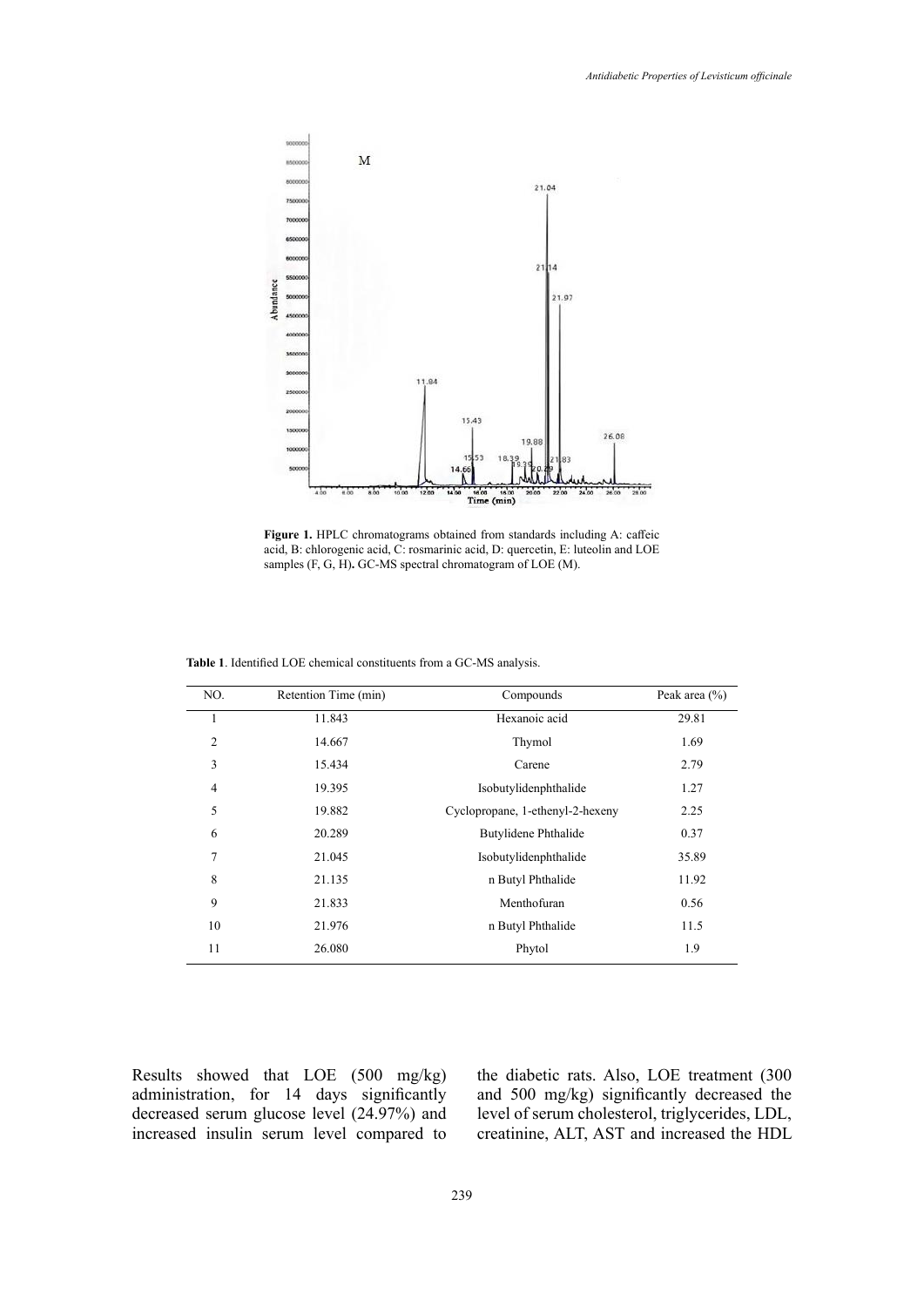| Groups                | Glucose<br>(mg/dl)         | $(\mu \text{mol/ml})$                  | Insulin Triglycerides<br>(mg/dl) | Total<br>cholesterol<br>(mg/dl)                             | <b>HDL</b><br>(mg/dl)    | <b>LDL</b><br>(mg/dl)             | Creatinine<br>(mg/dl) | AST<br>(IU/L)          | ALT<br>(IU/L)            |
|-----------------------|----------------------------|----------------------------------------|----------------------------------|-------------------------------------------------------------|--------------------------|-----------------------------------|-----------------------|------------------------|--------------------------|
| Control               | $85.6 \pm 2.4$             | $4.4 \pm 0.01$                         | $67.5 \pm 3$                     | $77 \pm 3.2$                                                | $41.1 \pm 2.2$           | $22.5 \pm 2$                      | $0.9 \pm 0.0$         |                        | $137 \pm 6$ 74 $\pm$ 4.7 |
| Diabetic (D)          | 467<br>$\pm 6^{a***}$      | 1.08.0<br>$\pm$ $0.02^{\mathrm{a***}}$ | 93.0<br>$\pm 6^{a**}$            | 108<br>$\pm 3.7^{***}$                                      | 24.1<br>$\pm 1.5^{a***}$ | 65.4<br>$\pm$ $3^{\mathrm{a***}}$ | 1.3<br>$\pm$ 0.01***  | 238<br>$\pm 15^{a***}$ | 188<br>$\pm 6^{a***}$    |
| $D + Extract$         | $453 \pm 6$                | $2.0 \pm 0.02$                         | $80.7 \pm 1$                     | $82 \pm 3.8^{\rm b***}$                                     | $29.2 \pm 0.8$           | 36.86                             | 0.9                   | $235 \pm 3$            | 190                      |
| $(100 \text{ mg/kg})$ |                            |                                        |                                  |                                                             |                          | $\pm 2.4^{b**}$                   | $\pm 0.0^{b**}$       |                        | ± 3.8                    |
| $D + Extract$         | $430 \pm 6.7$              | $2.0 \pm 0.0$                          | $61.7 \pm 6^{b**}$               | $44.5 \pm 3.5$ <sup>b***</sup> $32.5 \pm 2.9$ <sup>b*</sup> |                          | $19.66 \pm$                       | $0.5 \pm$             | $173 +$                | 147                      |
| $(300 \text{ mg/kg})$ |                            |                                        |                                  |                                                             |                          | $3.2^{b***}$                      | $0.01^{b***}$         | $4^{b**}$              | $\pm 16^{b*}$            |
| $D + Extract$         | $350\pm16^{\mathrm{b***}}$ | 2.1                                    |                                  | $72.3 \pm 1^{b*}$ $48.6 \pm 3.3^{b***}$ $38 \pm 3.4^{b**}$  |                          | $16.14 \pm$                       | $0.5 \pm$             | $144 \pm$              | $57 \pm$                 |
| $(500 \text{ mg/kg})$ |                            | $\pm$ 0.01 $^{\rm b*}$                 |                                  |                                                             |                          | $1.7^{b***}$                      | $0.02^{b***}$         | $10^{b***}$            | $6.8^{b***}$             |
| $D +$ Gliben.         | $179 \pm 13^{b***}$        | $2.3 \pm$                              |                                  |                                                             |                          | $11.8 \pm$                        | $0.6 \pm$             | $127 +$                | 66                       |
| $(20 \text{ mg/kg})$  |                            | $0.01^{\rm b***}$                      |                                  | $62.0 \pm 2^{b**}$ $52.2 \pm 1.7^{b***}$ $38 \pm 1.2^{b**}$ |                          | $2.2^{b***}$                      | $0.03^{b***}$         | $3^{b***}$             | $\pm 1.3^{b***}$         |

Table 2. Effect of 14 days administration of different doses of LOE on serum levels of biochemical factors.

Values are given as mean  $\pm$  S.E.M, n=6. <sup>a</sup> compared to control group.

<sup>b</sup> compared to diabetic group.  $* p < 0.05$ ;  $** p < 0.01$ ;  $*** p < 0.001$ .

**Table 3**. Effect of different concentrations of LOE on glucose tolerance in normal rats. **Table 3**. Effect of different concentrations of LOE on glucose tolerance in normal rats.

|                                       | Glucose $(mg/dl)$ |                  |                  |                  |                   |                   |  |  |  |
|---------------------------------------|-------------------|------------------|------------------|------------------|-------------------|-------------------|--|--|--|
| Groups                                | $0 \text{ min}$   | $30 \text{ min}$ | $60 \text{ min}$ | $90 \text{ min}$ | $120 \text{ min}$ | $240 \text{ min}$ |  |  |  |
| Control                               | $92.6 \pm 4.0$    | $133.0 \pm 1.1$  | $136 \pm 2.0$    | $127 \pm 1.5$    | $113 \pm 3.2$     | $92.3 \pm 5.4$    |  |  |  |
| Extract<br>$(100 \text{ mg/kg})$      | $92.0 \pm 4.3$    | $143.3 \pm 3.8$  | $141 \pm 2.7$    | $140 \pm 2.8$    | $137 \pm 2.6$     | $100\pm4.1**$     |  |  |  |
| Extract<br>$(300 \text{ mg/kg})$      | $89.3 \pm 4.6$    | $135.3 \pm 10.8$ | $136 \pm 2.0$    | $130 \pm 1.7$    | $120 \pm 9.3$     | $105 \pm 8.0$     |  |  |  |
| Extract<br>$(500 \text{ mg/kg})$      | $80.3 \pm 3.7$    | $125.0 \pm 13.5$ | $125 \pm 7.6$    | $110 \pm 5.7^*$  | $107 \pm 4.9$     | $95 \pm 2.6$      |  |  |  |
| Glibenclamide<br>$(20 \text{ mg/kg})$ | $74.0 \pm 3.0^*$  | $105 \pm 2.5$ ** | $101 \pm 0.8$ ** | $97 \pm 2.0***$  | $95.6 \pm 2.9$    | $84 \pm 3.3$      |  |  |  |

Different doses of LOE administered and 5 g/kg b.w. glucose loaded 30 min after it. Blood glucose levels determind at 0, 30, 60, 90, 120, and 240 min of OGTT. Each value represents mean  $\pm$  SEM, n = 6 rats per group.

\*\**p* < 0.01, \*\*\**p* < 0.001 (compared with control group).

levels. Moreover, LOE (100 mg/kg) caused a decrease in the total cholesterol, LDL and creatinine serum levels compared with the control diabetic rats (Table 2).

Moreover, in the current experiment, administration of LOE (100, 300 and 500 mg/kg) and glibenclamide as a reference drug (20 mg/kg) on the glucose tolerance in normal rats are shown in Table 3. At 90 min after glucose loading or 120 min after LOE administration (500 mg/kg), the blood glucose level had decreased significantly by 13% when compared with the control rats.

These results can be attributed to above extract ingredients because, it has been shown that CGA exerts hypoglycemic and hypolipidemic effects (34) and it is able to modulate glucose uptake and stimulate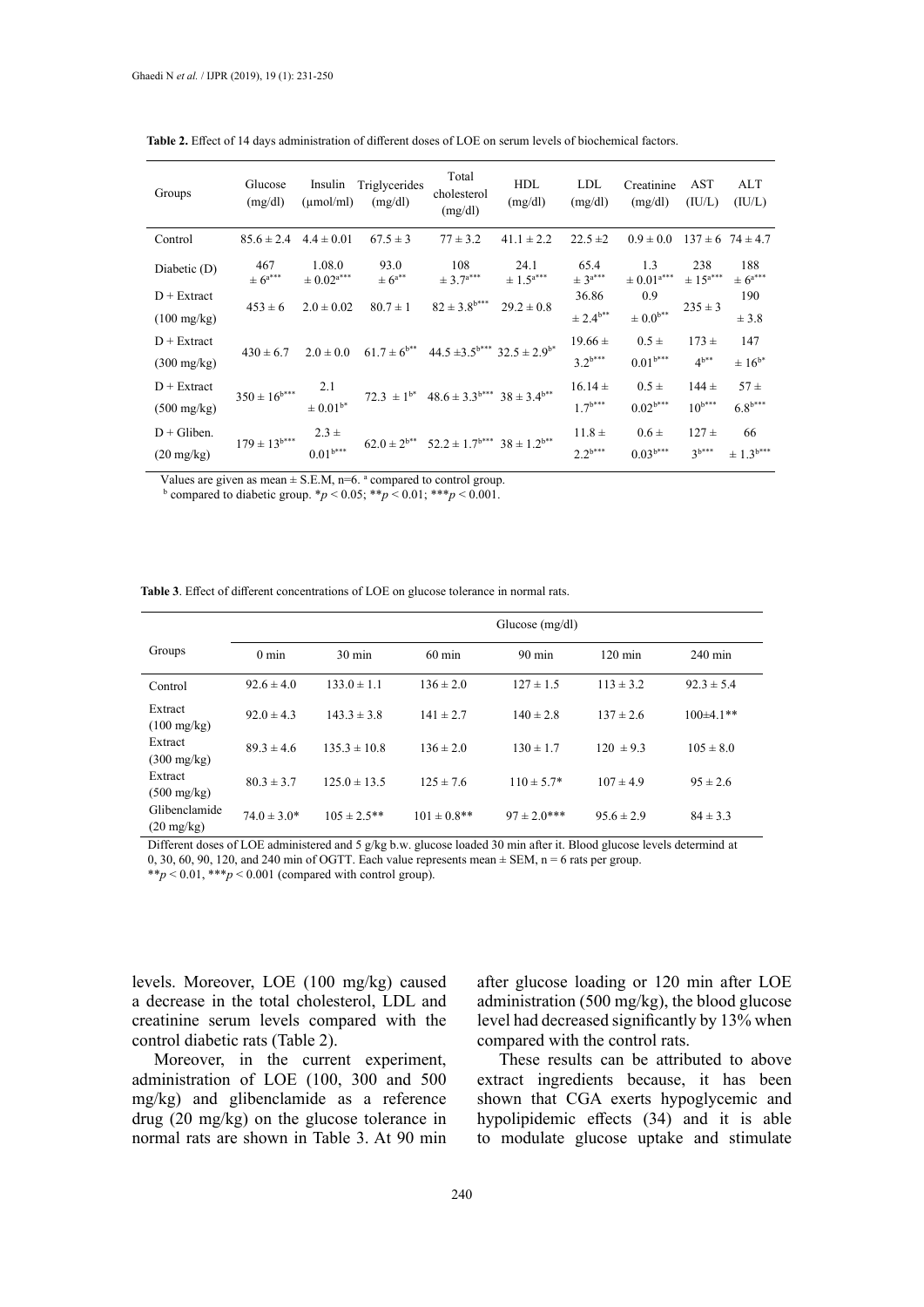

**Figure 2.** The effect of LOE on SGLT1 (A), and GLUT2 (B) mRNA relative expression in the kidney tissue and SGLT2 (C) and GLUT2 (D) mRNA relative expression in the jejunum tissue of diabetic rats. Data were presented as mean  $\pm$  SEM (n = 6).<br><sup>a</sup> compared to control group.<br><sup>b</sup> compared to diabetic group.

\**p* < 0.05; \*\**p* < 0.01; \*\*\**p* < 0.001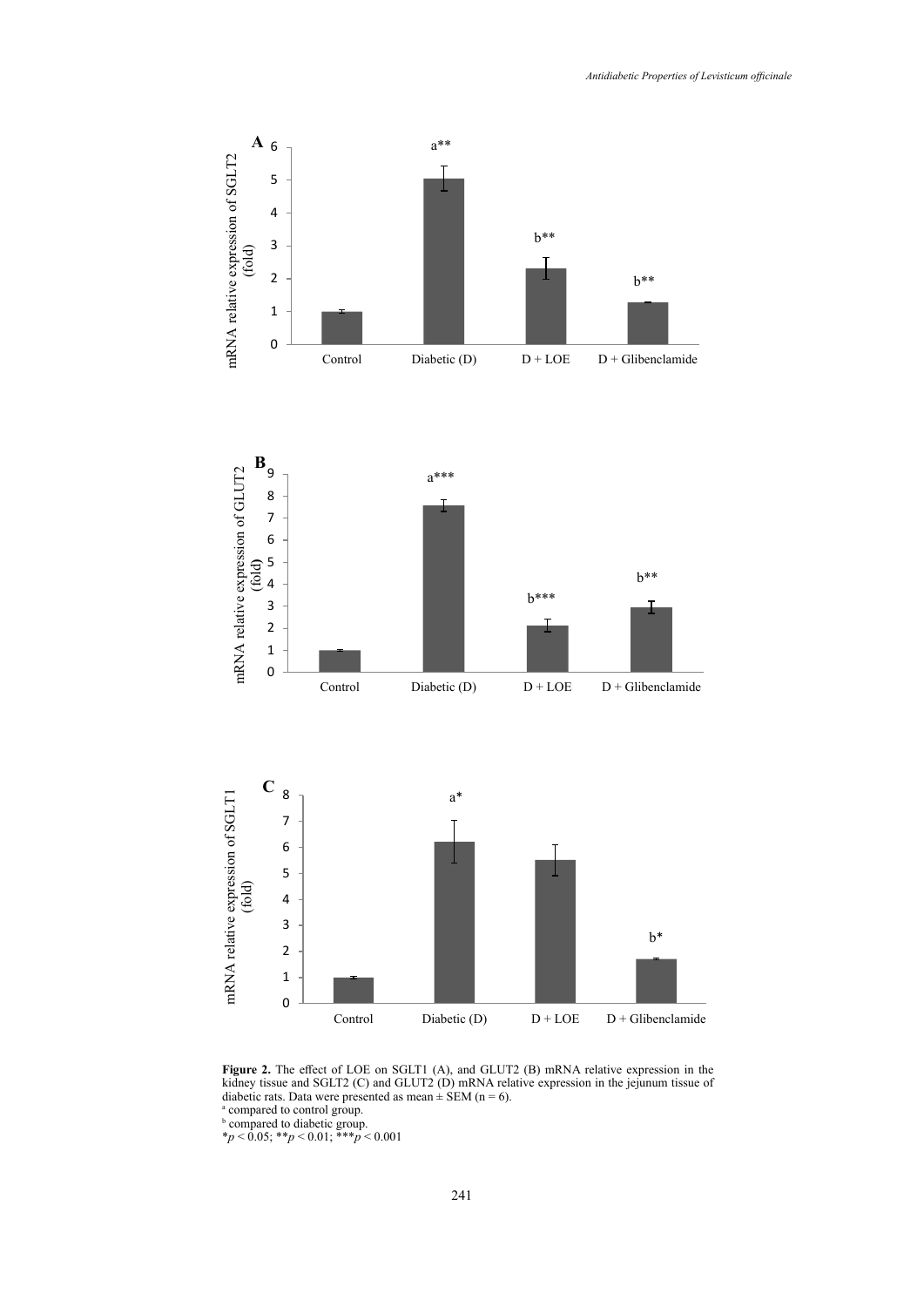

tissue of diabetic rats. Data were presented as mean  $\pm$  SEM (n = 6).<br><sup>a</sup> compared to control group. **Figure 2.** The effect of LOE on SGLT1 (A), and GLUT2 (B) mRNA relative expression in the kidney tissue and SGLT2 (C) and GLUT2 (D) mRNA relative expression in the jejunum a compared to control group. **b** compared to diabetic group.

insulin secretion from rat Langerhans islets (35). Moreover, rosmarinic acid (RA) has a  $isignificant$  hypoglycemic effect and insulin secreting activity in diabetic rats (36). Also, quercetin is able to regenerate the pancreatic islets and induce insulin release. Additionally a significant decrease in glucose, cholesterol, triglycerides, and glucose absorption levels have been observed in quercetin-treated diabetic rats (37). Furthermore, thymol and phytol have antihyperglycemic and antihyperlipidemic properties (38, 39) and hexanoic or caproic acid improves insulin stimulated glucose uptake (40).

It is known that glucose uptake increases in DM. SGLT1 in the apical membrane and GLUT2 in the basal membrane of enterocytes in the small intestine are mainly involved in the glucose absorption after carbohydrate digestion. Moreover, glucose transporters in the proximal tubule of kidney (SGLT2 and GLUT2) are critical to glucose reabsorption. In uncontrolled diabetes, adaptive changes caused by hyperglycemia increase the flux of transepithelial glucose through renal (41) and intestinal glucose transporters (42).

Here the effect of LOE (500 mg/kg) on glucose transporter gene expression in the jejunum and kidney tissue of diabetic rats

were investigated in order to find out the antihyperglycemic mechanism of extract more, Results showed that renal SGLT2 and GLUT2 (Figure 2 A, B) as well as jejunum SGLT1 and GLUT2 gene expression levels (*p*  $< 0.05$ ) (Figure 2 C, D) increased significantly in the diabetic rats compared to the control groups and LOE (500 mg/kg) administration significantly decreased the renal SGLT2 (*p*  $<$  0.01), GLUT2 ( $p <$  0.001), and jejunum GLUT2 mRNA levels  $(p < 0.001)$  (Figure 2).

 It has been reported that CGA maintains glucose homeostasis by modulating the expression of SGLT-1 and GLUT2 in the intestinal segments of rats fed with a high-fat diet (43).

Moreover, a decrease in glucose absorption by caffeic acid (CA) through the inhibition of intestinal SGLT1 and GLUT2 has been reported (44). Moreover, quercetin acts as an antidiabetic agent through glucose absorption reduction in quercetin-treated diabetic rats (37). It has been reported that inhibition of glucose absorption by quercetin can occur through competitive inhibition of SGLTs or by noncompetitive inhibition of intestinal transporter GLUT2 (45).

One of the other therapeutic strategies to decrease the blood glucose levels in DM

 $p < 0.05;$  \*\* $p < 0.01;$  \*\*\* $p < 0.001$ \**p* < 0.05; \*\**p* < 0.01; \*\*\**p* < 0.001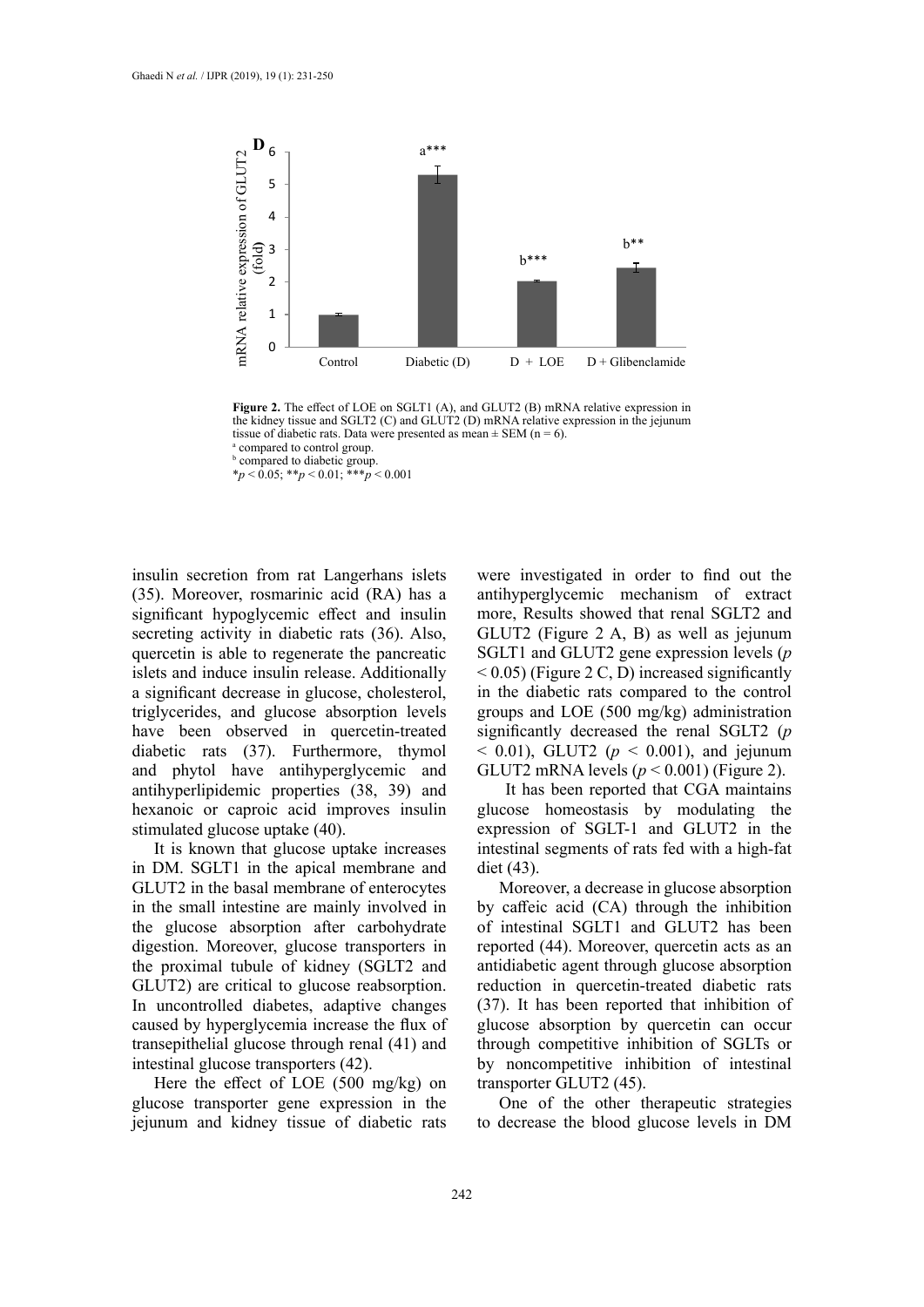is inhibition of the oligo and disaccharides breakdown to absorbable monosacarides. This could be done by inhibition of the carbohydratehydrolysing enzymes like α-amylase (Αα). Pancreatic α-amylase enzyme catalyzes carbohydrate breakdown to oligosaccharides and disaccharides in the intestine. It is previously justified that α-amylase inhibitors can improve hyperglycemia in diabetic conditions (46). It is well documented that plant polyphenoles are inhibitors of this enzyme which can reduce glucose absorption and blunt the plasma glucose rise (47, 48).

Recent findings showed that LOE has  $14\% \pm 2\%$  α-amylase inhibitory activity at a concentration of 10 mg/ml compared to the inhibitory effect of acarbose (94%  $\pm$  3%) as a reference drug. This result can be attributed to the presence of phytochemical compounds especially phenolic compounds in the extract with well known α-amylase inhibitory effect as **p**revious findings reports that RA (49), luteolin and quercetin (47) have pancreatic α-amylase inhibitory effect. Also, Komaki et al. reported that luteolin glucosides have antihuman pancreatic α-amylase property (50). Finally, our recent *in silico* study investigated the probable α- amylase enzyme inhibitory activity of 11 known phytochemical compounds of LOE to predict possible antihyperglycemic potency of them. Regarding the resultant docking scores (Table 4), among LOE docked compounds, luteolin, quercetin, rosmarinic, caffeic, and hexanoic acids had the greatest interaction probability with  $\alpha$ - amylase enzyme then, thymol, carene, phthalides, and phytol showed enzyme interactions more weakly, respectively. Also, chlorogenic acid

Table 4. The docking scores, interaction loci and binding types of different known extract (LOE) compounds (ligands) with human amylase (PDB ID: 5U3A) as receptor. All distance values are in angstrom (A°). pancreatic α- amylase (PDB ID: 5U3A) as receptor. All distance values are in angstrom (A°).

|                              | Extract ingredients                                                            |                                         |                                                                                 |                                                |                                    |        |                                  |                                    |         |             |                  |
|------------------------------|--------------------------------------------------------------------------------|-----------------------------------------|---------------------------------------------------------------------------------|------------------------------------------------|------------------------------------|--------|----------------------------------|------------------------------------|---------|-------------|------------------|
|                              | Rosmarinic acid                                                                | Quercetin                               | Hexanoic acid                                                                   | Luteolin                                       | Caffeic acid                       | Thymol | Carene                           | Phthalide                          | Phytol  | Menthofuran | Chlorogenic acid |
| Docking<br>score             | $-7.85$                                                                        | $-7.85$                                 | $-7.65$                                                                         | $-7.6$                                         | $-7.4$                             | $-3.4$ | $-3.2$                           | $-2.9$                             | $-1.84$ | f,          | $\mathbf{L}$     |
|                              | H-bond<br>distance: 1.92<br><b>His305</b><br>H-bond<br>distance:1.78<br>Glu233 |                                         | H-bond<br>distance: 1.64<br>Asp197<br>H-bond<br>distance: 2.42<br><b>His299</b> |                                                |                                    |        |                                  |                                    |         |             |                  |
| <b>Interaction</b><br>(Type, | H-bond<br>distance: 1.68<br>Asp197                                             |                                         | H-bond<br>distance: 2.03<br>Gln63                                               |                                                | H-bond<br>distance: 2.07<br>Arg346 | Mild   | H-bond<br>distance:1.9<br>Arg346 | H-bond<br>distance: 1.85<br>Asp356 |         |             |                  |
| Distance,<br>Site)           | Salt bridje<br>distance: 2.72<br>Glu233                                        |                                         | H-bond<br>distance: 2.02<br>Tyr62                                               |                                                |                                    |        |                                  |                                    |         |             |                  |
|                              |                                                                                | Salt bridje<br>distance: 3.93<br>Asp197 |                                                                                 | $Pi-Pi$<br>stacking<br>distance: 4.19<br>Trp59 |                                    |        |                                  |                                    |         |             |                  |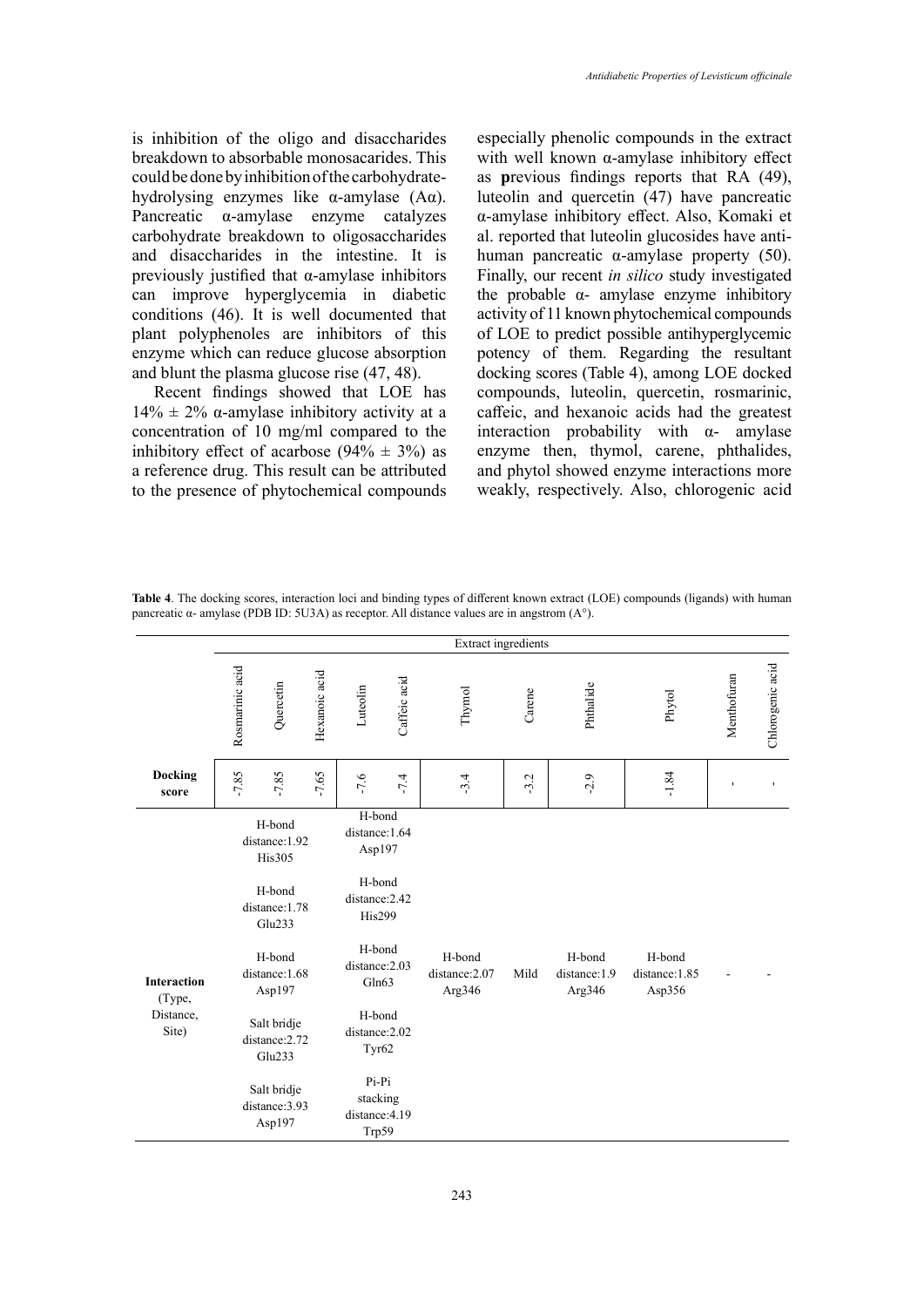

**Figure 3.** Schematic illustration of specific interactions between LOE constituents and human pancreatic α- amylase (PDB ID: 5U3A). Graphics obtained using Ligplot**<sup>+</sup>** . **.**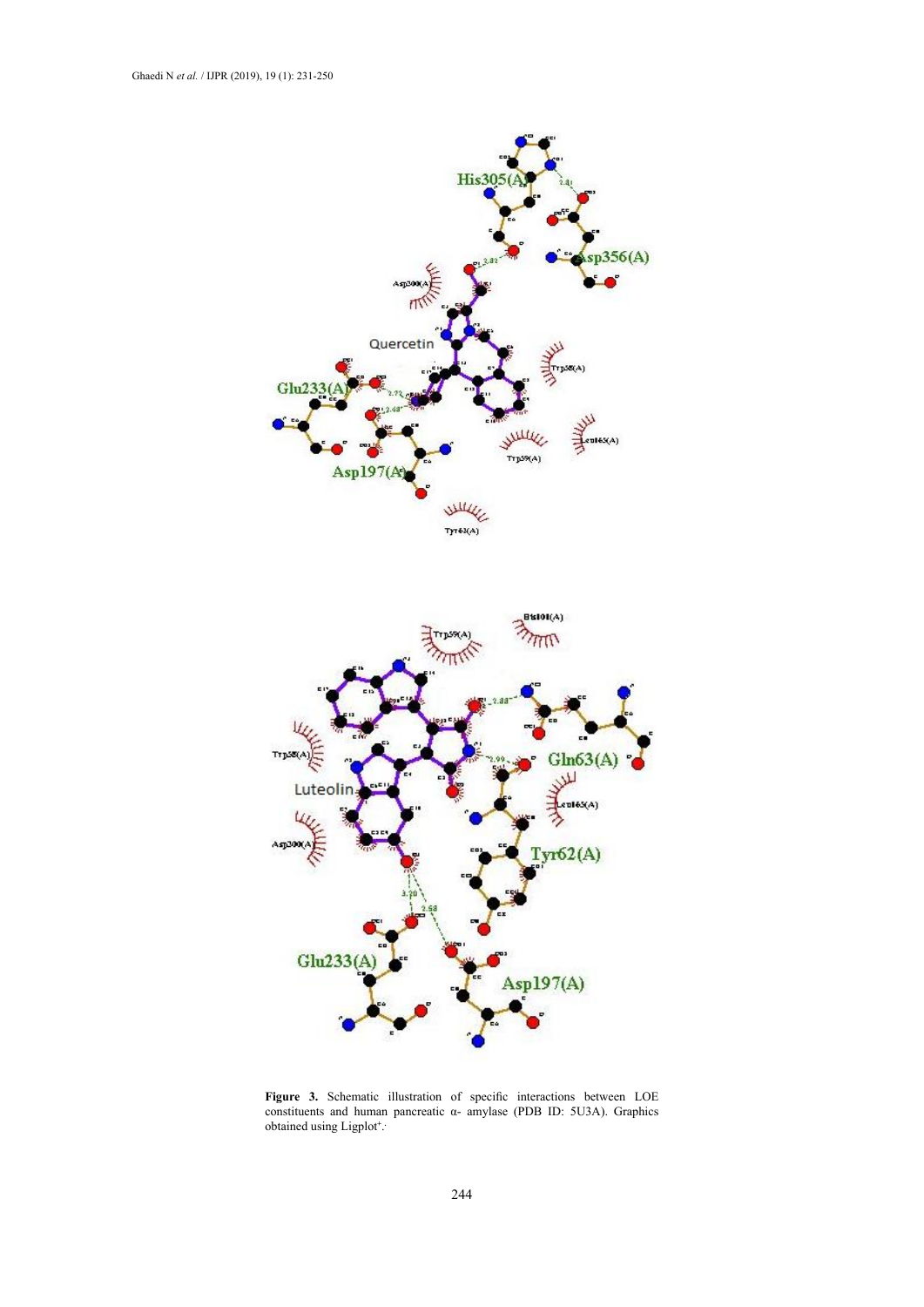



**Figure 3.** Schematic illustration of specific interactions between LOE constituents and human pancreatic α- amylase (PDB ID: 5U3A). Graphics obtained using Ligplot**<sup>+</sup>** . **.**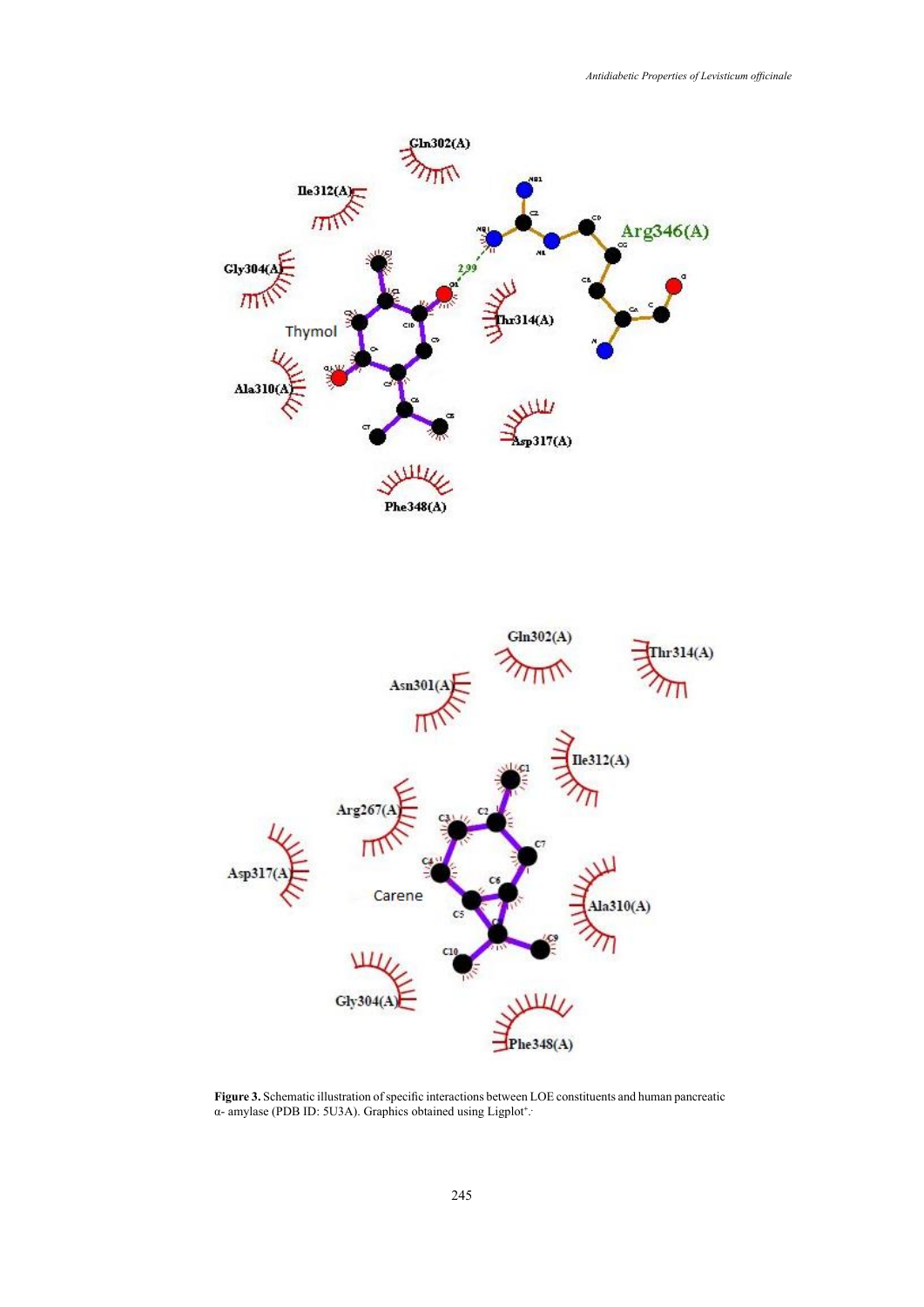

**Figure 3.** Schematic illustration of specific interactions between LOE constituents and human pancreatic α- amylase (PDB ID: 5U3A). Graphics obtained using Ligplot**<sup>+</sup>** . **.**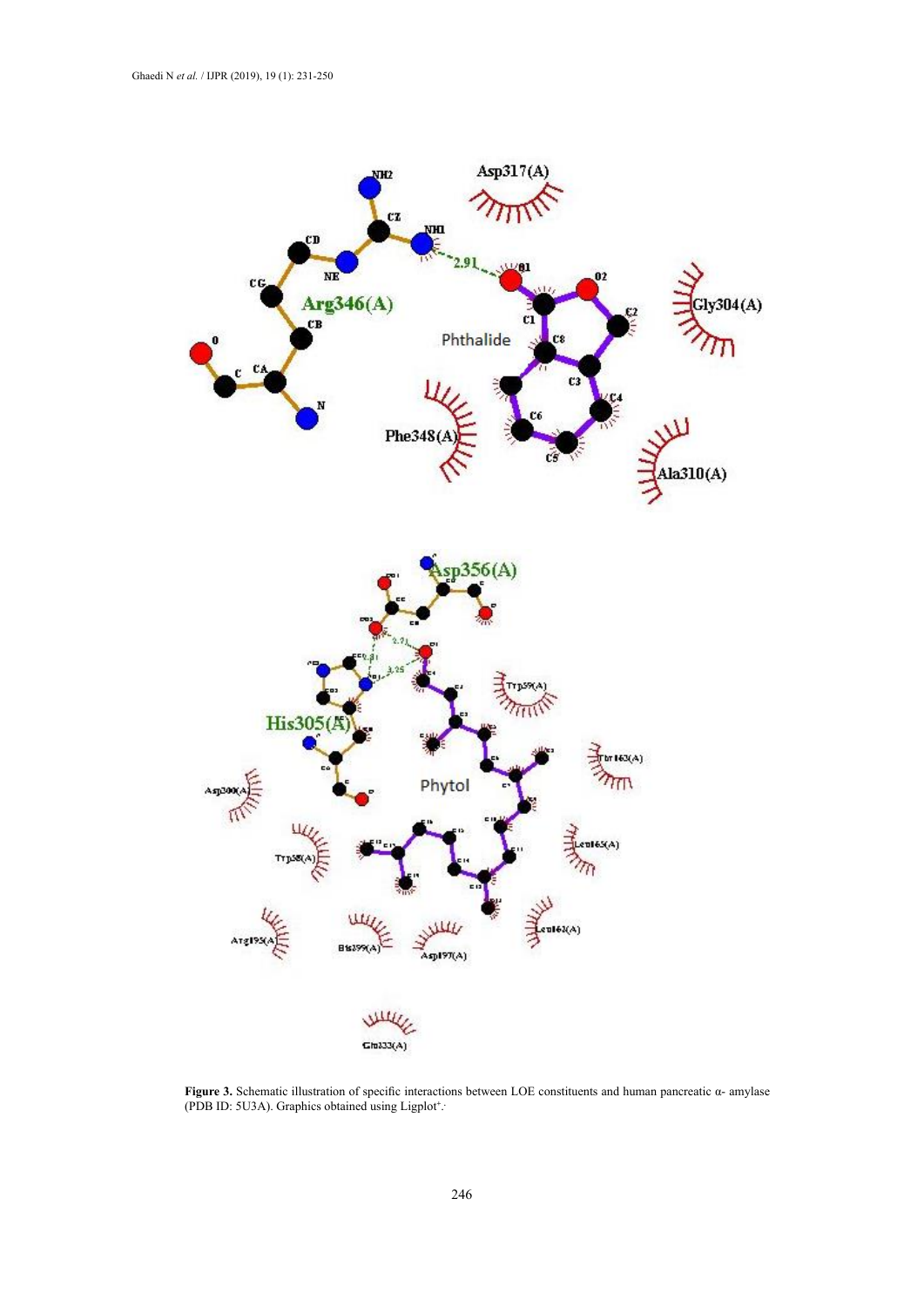and menthofuran as the other LOE ingredients show no interaction through a molecular docking simulation (Table 4).

As shown in this table, molecular docking output revealed that quercetin, rosmarinic, and hexanoic acids have a similar interaction core with αA enzyme. Also, luteolin and caffeic acid are the same in interaction loci with this enzyme. The  $\alpha$ - amylase enzyme is a single-chain protein which has three structural domains and amino acids residues 1-99 and 69-404 in domain A houses its active site. The active site of it includes catalytic residues: Asp197, Glu233, and Asp300 (51). Intermolecular interactions obtained from docking algorithms structural analysis were presented in Figure 3.

Regarding this, Asp197 and Glu233 at catalytic active site of αA are critical amino acid residues which get involved in at least five of the ligands (luteolin, quercetin, rosmarinic, caffeic and hexanoic acids) which have the strongest interaction with  $\alpha$ A. Then, Arg346 in thymol and phthalides and His305 in quercetin and phytol also, can consider as important interacting residues.

In line with our molecular docking results, Rasouli *et al.* demonstrated possible α- amylase enzyme inhibitory activity of caffeic acid, luteolin and quercetin by virtual screening method and described that the αA

inhibitory activity of luteolin was stronger than luteolin glucoside (52). Thus, according to these in silico results, we can confirm antihyperglycemic property of luteolin, quercetin, rosmarinic acid, and suggest caffeic and hexanoic acids, thymol, carene, phthalides, and phytol as potential eligible lead components to inhibit  $\alpha$ - amylase enzyme and predict an effective antihyperglycemic potential for them. However, complementary experimental studies needed to verify this. In addition, molecular dynamic results from recent work can be helpful for future studies about drug design against DM.

There are a lot of reports include interactions between diabetes and oxidative stress. A decrease in SOD and CAT activity in the liver and pancreas of diabetic rats has been reported (53). SOD and CAT enzymes are major components of the antioxidant defense system of the body. Decreased activity in antioxidant enzymes increases accumulation of free radicals, which in turn leads to lipid peroxidation. This is determined by the elevation of MDA content. MDA can damage body organs such as the liver and pancreas (54).

In this study, the enzymatic SOD and CAT activities in the pancreas and liver tissues decreased significantly ( $p \leq 0.05$ ) in the diabetic rats and LOE administration (500 mg/

| Groups                |                                | <b>SOD</b><br>activity<br>(U/mg protein) |                                | <b>CAT</b><br>activity<br>$(U/g$ protein) | <b>MDA</b><br>(mmol/gtissue)  | Plasma MDA<br>(mmol/mL)        |                               |
|-----------------------|--------------------------------|------------------------------------------|--------------------------------|-------------------------------------------|-------------------------------|--------------------------------|-------------------------------|
|                       | Pancreas                       | Liver                                    | Pancreas                       | Liver                                     | Pancreas                      | Liver                          |                               |
| Control               | $16.7 \pm 0.4$                 | $11.2 \pm 0.2$                           | $48.4 \pm 2$                   | $209.9 \pm 1.7$                           | $0.4 \pm 0.0$                 | $3.2 \pm 0.2$                  | $0.9 \pm 0.0$                 |
| Diabetic (D)          | $11.2 \pm 0.6$ <sup>a***</sup> | $8.0 \pm 0.8$ <sup>a*</sup>              | $28.8 \pm 1.3$ <sup>a***</sup> | $103.5 \pm 15.4$ <sup>a***</sup>          | $1.7 \pm 0.0^{a***}$          | $12.8 \pm 0.6$ <sup>a***</sup> | $5.6 \pm 0.1$ <sup>a***</sup> |
| $D + Extract$         | $16.6 \pm 0.5$ <sup>b***</sup> | $14.8 \pm 0.4$ <sup>b***</sup>           | $43.0 \pm 1.9$ <sup>b**</sup>  | $163.6 \pm 1.7$ <sup>b**</sup>            | $0.6 \pm 0.0^{\rm b***}$      | $3.6\pm0.1$ <sup>b***</sup>    | $1.7 \pm 0.1$ <sup>b***</sup> |
| $(500 \text{ mg/kg})$ |                                |                                          |                                |                                           |                               |                                |                               |
| $D + G$ libenclamide  |                                |                                          | $44.6 \pm 1.4$ <sup>b**</sup>  |                                           | $0.5 \pm 0.0$ <sup>b***</sup> | $3.4 \pm 0.1$ <sup>b***</sup>  |                               |
| $(20 \text{ mg/kg})$  |                                |                                          |                                |                                           |                               |                                |                               |
|                       | $16.9 \pm 0.3$ <sup>b***</sup> | $16.2 \pm 0.7$ <sup>b***</sup>           |                                | $167.4 \pm 1^{b**}$                       |                               |                                | $1.6 \pm 0.1$ <sup>b***</sup> |

**Table 5**. Effects of LOE on antioxidant parameters in plasma, pancreas and liver tissues of diabetic rats.

Values are given as mean  $\pm$  S.E.M, n = 6.

<sup>a</sup> compared to control group.

**b** compared to diabetic group.

\**p* < 0.05; \*\**p* < 0.01; \*\*\**p* < 0.001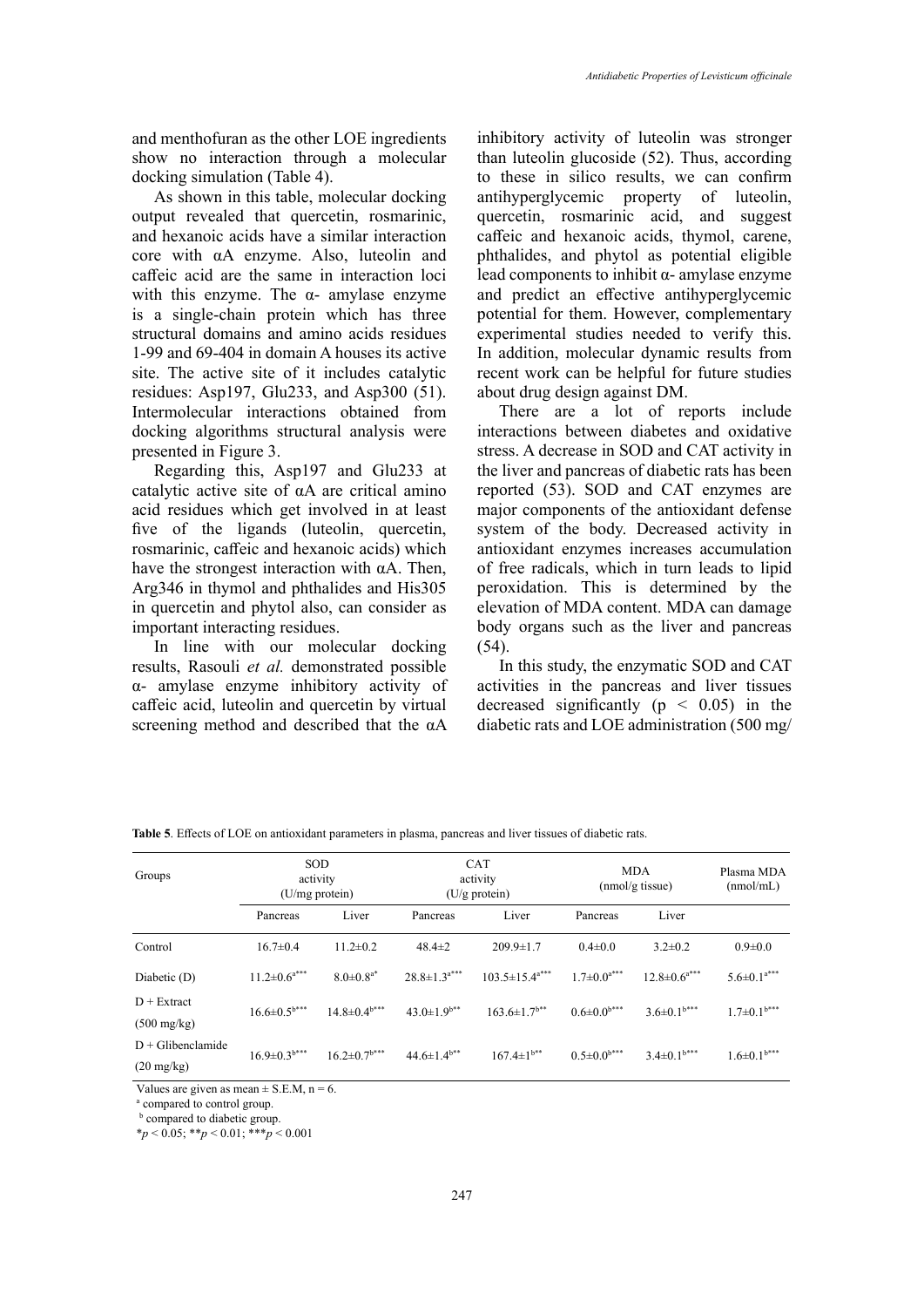kg) increased these tissue enzymes activities in the diabetic treated rats in comparison with the untreated ones ( $p < 0.01$ ; Table 5). Diabetic animals exhibited a significant increase in the plasma, pancreas and liver tissues MDA levels  $(p < 0.001)$  and LOE (500 mg/kg) significantly decreased the MDA levels over that of the controls ( $p < 0.001$ ; Table 5).

As mentioned above, there are many polyphenolic compounds with antioxidant activity in the extract which mediate these properties. Kono *et al.* (55) had shown that chlorogenic acid and caffeic acids exert antioxidant property. Also, luteolin as another flavonoid in LOE possess antioxidant and antiinflammatory properties (56) and menthofuran is an antioxidant with radical scavenging  $activity (57)$ . Rosmarinic acid (RA) is a phenolic acid known as a potent antioxidant (58). Thus, these substances are closely associated to antioxidant effect of LOE.

### **Conclusion**

In summary, the results of the present study show that LOE has significant antidyslipidemic and antioxidant properties and in silico studies predicted α- amylase inhibiton potency for some of its phytochemicals which may be responsible for antihyperglycemic effect of it. Also, in the light of these findings, we can justify *Levisticum officinale* (lovage) usage as an effective alternative medicine for diabetes complications such as dyslipidemia.

### **Acknowledgement**

We express our gratitude to Dr. SM. Mirtadzadini for his valuable assistance in providing botanical information and plant identification. Also, the authors are thankful to Dr. Sh. Dabiri and Dr. H. Ravan for technical and scientific support also to DR. Saeed Soltaninejad for helping during plant collection.

#### **References**

- (1) Mozaffarian V. Flora of Iran (Umbelliferae Family), Tehran*,* Research Institute of Forests and Rangelands (2007).
- (2) Segebrecht S and Schilcher H. Ligustilide: guiding

component for preparations of *Levisticum officinale* roots. *Planta medica* (1989) 55: 572-73.

- (3) Yarnell E. Botanical medicines for the urinary tract. *World J. Urol*. (2002) 20*:* 285-93.
- (4) Shafaghat A. Chemical constituents, antimicrobial and antioxidant activity of the hexane extract from root and seed of *Levisticum persicum* Freyn and Bornm. *J. Med. Res.* (2011) 5: 5127-31**.**
- (5) Gholamhoseinian A, Moradi MN and Sharififar F. Screening the methanol extracts of some Iranian plants for acetylcholinesterase inhibitory activity. *Res. Pharm. Sci*. (2009) 4: 105-12.
- (6) Gholamhoseinian A, Shahouzehi B and Sharififar F. Inhibitory effect of some plant extracts on pancreatic lipase. *Int. J. Pharmacol.* (2010) 6: 18-24.
- (7) Gholamhoseinian A, Fallah H, Sharifi-far F and Mirtajaddini M. The inhibitory effect of some Iranian plants extracts on the alpha glucosidase. *Iran. J. Basic Med. Sci*. (2008) 11: 1-9.
- (8) Bogucka-Kocka A, Smolarz H and Kocki J. Apoptotic activities of ethanol extracts from some Apiaceae on human leukaemia cell lines. *Fitoterapia* (2008) 79: 487-97**.**
- (9) Lotfian Sargazi M, Saravani R and Shahraki A. Hydroalcoholic Extract of *Levisticum officinale*  Increases cGMP Signaling Pathway by Down-Regulating *PDE5* Expression and Induction of Apoptosis in MCF-7 and MDA-MB-468 Breast Cancer Cell Lines. *Iran. Biomed. J*. (2019) 23: 280- 6.
- (10) Mohamadi N, Rajaei P, Moradalizadeh M and Amiri MS. Essential oil composition and antioxidant activity of *Levisticum officinale* Koch. at various phenological stages. *J. Med. Plants* (2017): 16: 45- 55.
- (11) Miran M, Monsef Esfahani H, Moridi Farimani M, Ali Ahmadi A and Nejad Ebrahimi S. Essential oil composition and antibacterial activity of *Levisticum officinale* Koch at different developmental stages*. J. Essent. Oil- Bear. Plants* (2018) 21: 1051-5.
- (12) Ciocarlan A, Dragalin I, Aricu A, Lupascu L, Ciocarlan N and Popescu V. Chemical composition and antimicrobial activity of the *Levisticum officinale* W.D. Koch essential oil. *Chem. J. Moldovo* (2018) 13: 63-68**.**
- (13) Tomsone L, Kruma Z, Talou T and Zhao TM. Natural antioxidants of horsradish and lovage extracted by accelerated solvent extraction. *JHED* (2015) 10: 16-24.
- (14) Chakrabarti R, Damarla RKB, Mullangi R, Sharma VM, Vikramadithyan RK and Rajagopalan R. Insulin sensitizing of *Indigofera mysorensis*. *J. Ethnopharmacol*. (2006) 105: 102-6.
- (15) Boivin GP, Bottomley MA, Schim PA, Goss L and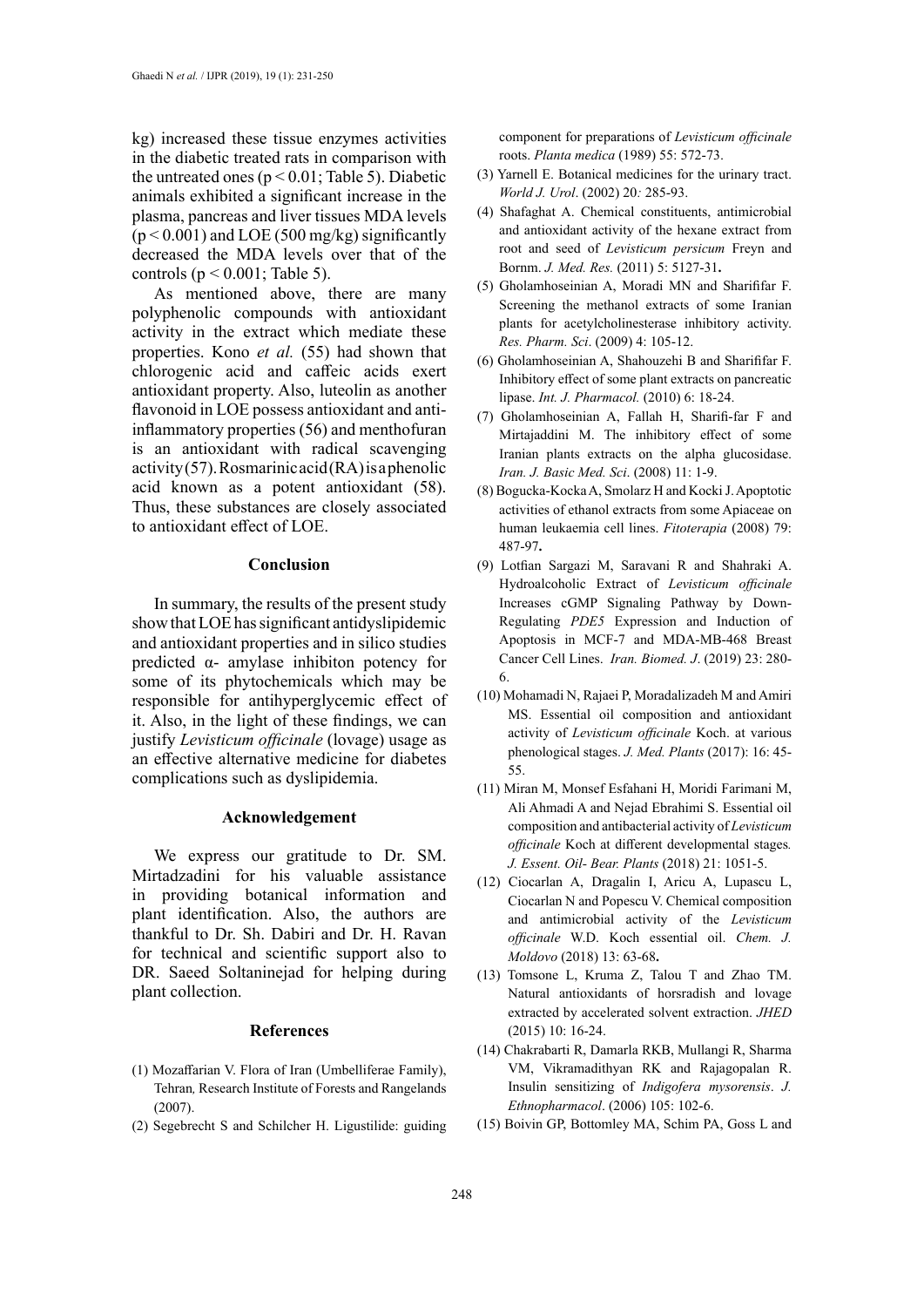Grobe N. Physiologic, behavioral, and histologic responses to various euthanasia methods in C57BL/6NTac male mice**.** *J. Am. Assoc. Lab. Anim. Sci*. (2017) 56: 69-78.

- (16) Honari N, Pouraboli I and Gharbi S. Antihyperglycemic property and insulin secreting activity of hydroalcoholic shoot extract of *Thymus caramanicus* Jalas: A wild predominant source of food additive in folk medicine. *J. Func. Foods* (2018) 46: 128-35.
- (17) Tatsuki R, Satoh K, Yamamoto A, Hoshi K and Ichihara K. Lipid peroxidation in the pancreas and other organs in streptozotocin diabetic rats. *JPN. J. Pharmacol*. (1997) 75: 267-73.
- **(**18) Aebi H. Catalase In-vitro. *Methods Enzymol*. (1984) 105: 121-6.
- (19) Giannopolitis CN and Ries SK. Superoxide dismutases I. Occurrence in higher plants. *Plant Physiol*. (1977) 59: 309-14.
- (20) Bradford MM. A rapid and sensitive method for the quantitation of microgram quantities of protein utilizing the principle of protein-dye binding. *Anal. Biochem*. (1976) 72: 248-54.
- (21) Ohkawa H, Ohishi N and Yagi K. Assay for lipid peroxides in animal tissues by thiobarbituric acid reaction. *Anal. Biochem*. (1979) 95: 351-8.
- (22) Jamall IS and Smith JC. Effects of cadmium on glutathione peroxidase, superoxide dismutase, and lipid peroxidation in the rat heart: a possible mechanism of cadmium cardiotoxicity. *Toxicol. Appl. Pharmacol*. (1985) 80**:** 33-42.
- (23) Kurtel H, Granger DN, Tso P and Grisham MB. Vulnerability of intestinal interstitial fluid to oxidant stress. *J. Physiol. Gastrointest. Liver Physiol*. (1992) 263: G573-G578.
- (24) Livak KJ and Schmittgen TD. Analysis of relative gene expression data using real-time quantitative PCR and the 2− ΔΔCT method. *Methods* (2001) 25**:** 402-8.
- (25) Giancarlo S, Rosa LM, Nadjafi F and Francesco M. Hypoglycaemic activity of two spices extracts: *Rhus coriaria L.* and *Bunium persicum Boiss*. *Nat. Prod. Res.* (2006) 20**:** 882-6.
- (26) Harbone JB. Phytochemical methods, London, Chapman and Hall, Ltd (1973).
- (27) Singleton VL, Orthofer R and Lamuela-Raventós RM. Analysis of total phenols and other oxidation substrates and antioxidants by means of folinciocalteu reagent. *Methods Enzymol*. (1999) 299: 152-78.
- (28) Kumazawa S, Hamasaka T and Nakayama T. Antioxidant activity of propolis of various geographic origins. *Food Chem.* (2004) 84**:** 329- 39.
- (29) Ziedan NI, Hamdy R, Cavaliere A, Kourti M, Prencipe F, Brancale A, Jones AT and Westwell AD. Virtual screening, SAR and discovery of 5-(indole-3-yl)-2-[(2-nitrophenyl) amino][1,3,4]-oxadiazole as a novel Bcl-2 inhibitor. *Chem. Biol. Drug Des*. (2017) 90: 1–9.
- (30) Hussein WM, Islam NU, Guddat LW, Schenk G and McGeary RP. Penicillin inhibitors of purple acid phosphatase. *Bioorg. Med. Chem. Lett.* (2012) 22: 2555–59.
- (31) Heidarpour O, Souri MK and Omidbaigi R. Changes in content and constituents of essential oil in different plant parts of lovage (*Levisticum officinale* Koch. Cv. Budakalaszi) cultivated in Iran. *J. Essent. Oil- Bear. Plants* (2013) 16: 318-22**.**
- (32) Abbate SL and Brunzell JD. Pathophysiology of hyperlipidemia in diabetes mellitus. *J. Cardiovasc. Pharmacol*. (1990) 16**:** S1-S7.
- (33) Concepción MN, Pilar MM, Martin A, Jiménez J and Utrilla MP. Free radical scavenger and antihepatotoxic activity of Rosmarinus tomentosus. *Planta Medica* (1993) 59: 312-14.
- (34) de Sotillo DVR and Hadley M. Chlorogenic acid modifies plasma and liver concentrations of: cholesterol, triacylglycerol, and minerals in (fa/fa) Zucker rats. *J. Nutr. Biochem*. *(*2002) 13: 717-26.
- (35) Johnston KL, Clifford MN and Morgan LM. Coffee acutely modifies gastrointestinal hormone secretion and glucose tolerance in humans: glycemic effects of chlorogenic acid and caffeine. *Am. J. Clin. Nutr.* (2003) 78: 728-33.
- (36) Runtuwene J, Cheng K-C, Asakawa A, Amitani H, Amitani M, Morinaga A, Takimoto Y, Kairupan BHR and Inui A. Rosmarinic acid ameliorates hyperglycemia and insulin sensitivity in diabetic rats, potentially by modulating the expression of PEPCK and GLUT4. *Drug des. Devel. Ther.* (2016) 10**:** 2193-202.
- (37) Vessal M, Hemmati M and Vasei M. Antidiabetic effects of quercetin in streptozocin-induced diabetic rats. *Comp. Biochem. Physiol. Part C: Toxicol. Pharmacol*. (2003) 135: 357-64.
- (38) Saravanan S and Pari L. Role of thymol on hyperglycemia and hyperlipidemia in high fat dietinduced type 2 diabetic C57BL/6J mice. *Eur. J. Pharmacol.* (2015) 761: 279-87.
- (39) Elmazar MM, El-Abhar HS, Schaalan MF and Farag NA. Phytol/Phytanic acid and insulin resistance: potential role of phytanic acid proven by docking simulation and modulation of biochemical alterations. *PLoS ONE* (2013) 8: e45638.
- (40) Joost H and Steinfelder H. Insulin-like stimulation of glucose transport in isolated adipocytes by fatty acids. *Biochem. Biophys. Res. Commun*. (1985)